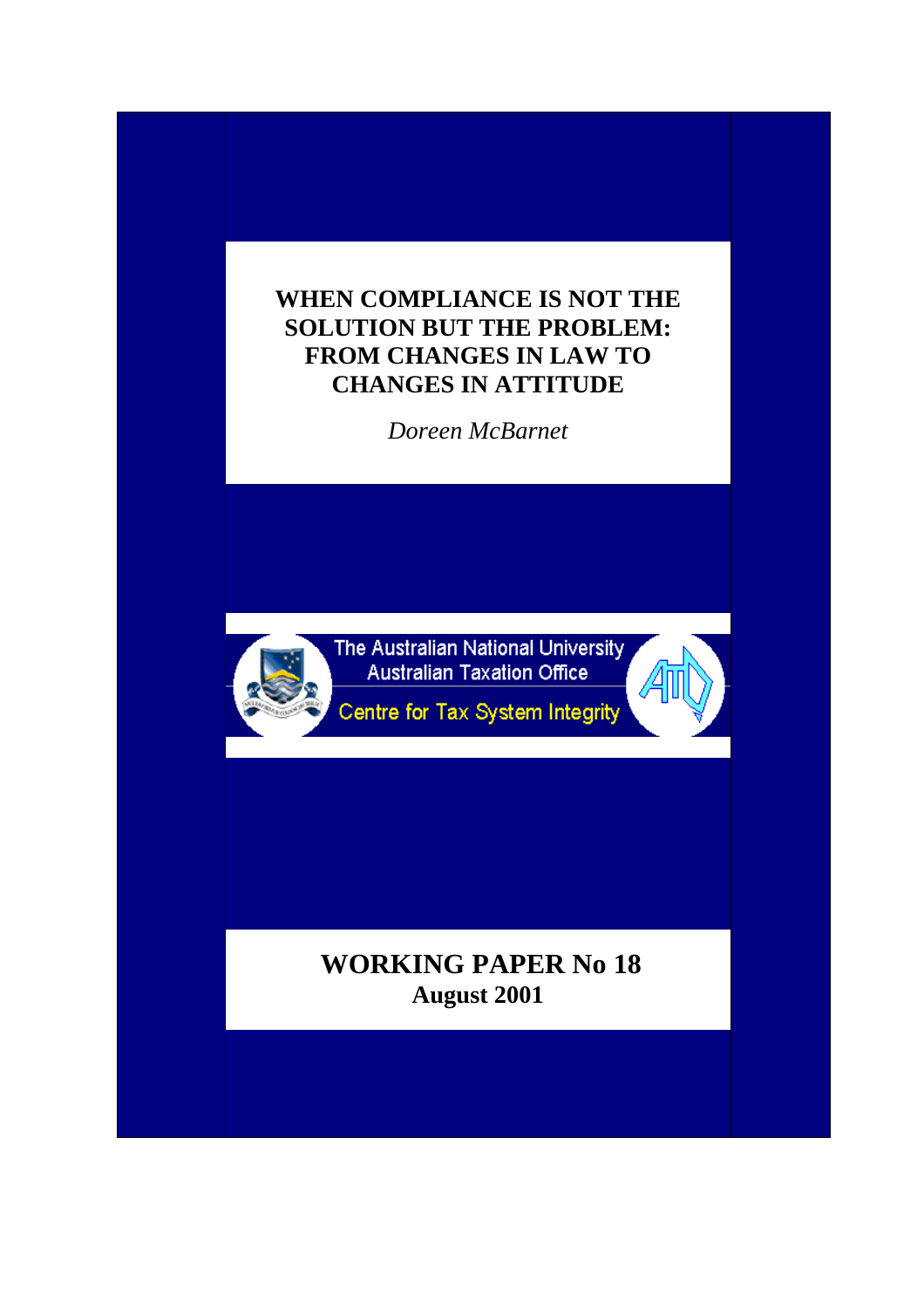# **WHEN COMPLIANCE IS NOT THE SOLUTION BUT THE PROBLEM: FROM CHANGES IN LAW TO CHANGES IN ATTITUDE**

*Doreen McBarnet*

SERIES EDITOR *Tina Murphy*

Centre for Tax System Integrity Research School of Social Sciences Australian National University Canberra, ACT, 0200

> ISBN 0 642 76817 X ISSN 1444-8211

**WORKING PAPER No 18** *August 2001*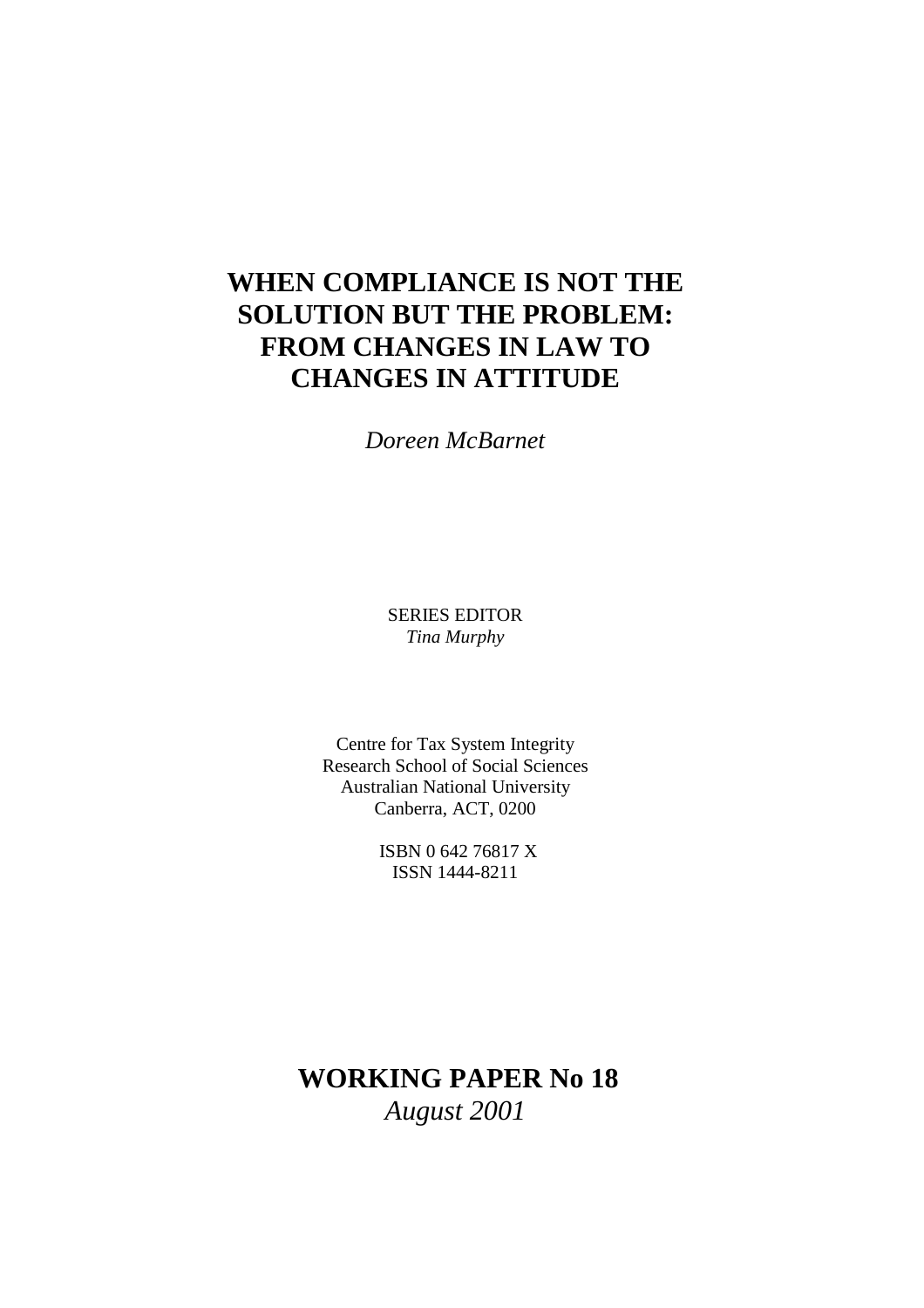- *Centre for Tax System Integrity, Research School of Social Sciences, Australian National University 2001*
- *Commonwealth of Australia 2001*

*National Library of Australia* Cataloguing-in-Publication data:

McBarnet, D., 1947-. When compliance is not the solution but the problem: From changes in law to changes in attitude

Bibliography ISBN 0 642 76817 X

1. Taxation – Australia – Public opinion. 2. Taxpayer compliance – Australia. I. Murphy, Tina. II. Centre for Tax System Integrity. III. Title. (Series: Working paper (Centre for Tax System Integrity); no. 18).

*If you would like to make any comments on this working paper please contact the author directly within 90 days of publication.*

## **Disclaimer**

This article has been written as part of a series of publications issued from the Centre for Tax System Integrity. The views contained in this article are representative of the author only. The publishing of this article does not constitute an endorsement of or any other expression of opinion by the Australian National University or the Commissioner of Taxation of the author's opinion. The Australian National University and the Commissioner of Taxation do not accept any loss, damage or injury howsoever arising that may result from this article. This article does not constitute a public or private ruling within the meaning of the *Taxation Administration Act 1953*, nor is it an advance opinion of the Commissioner of Taxation.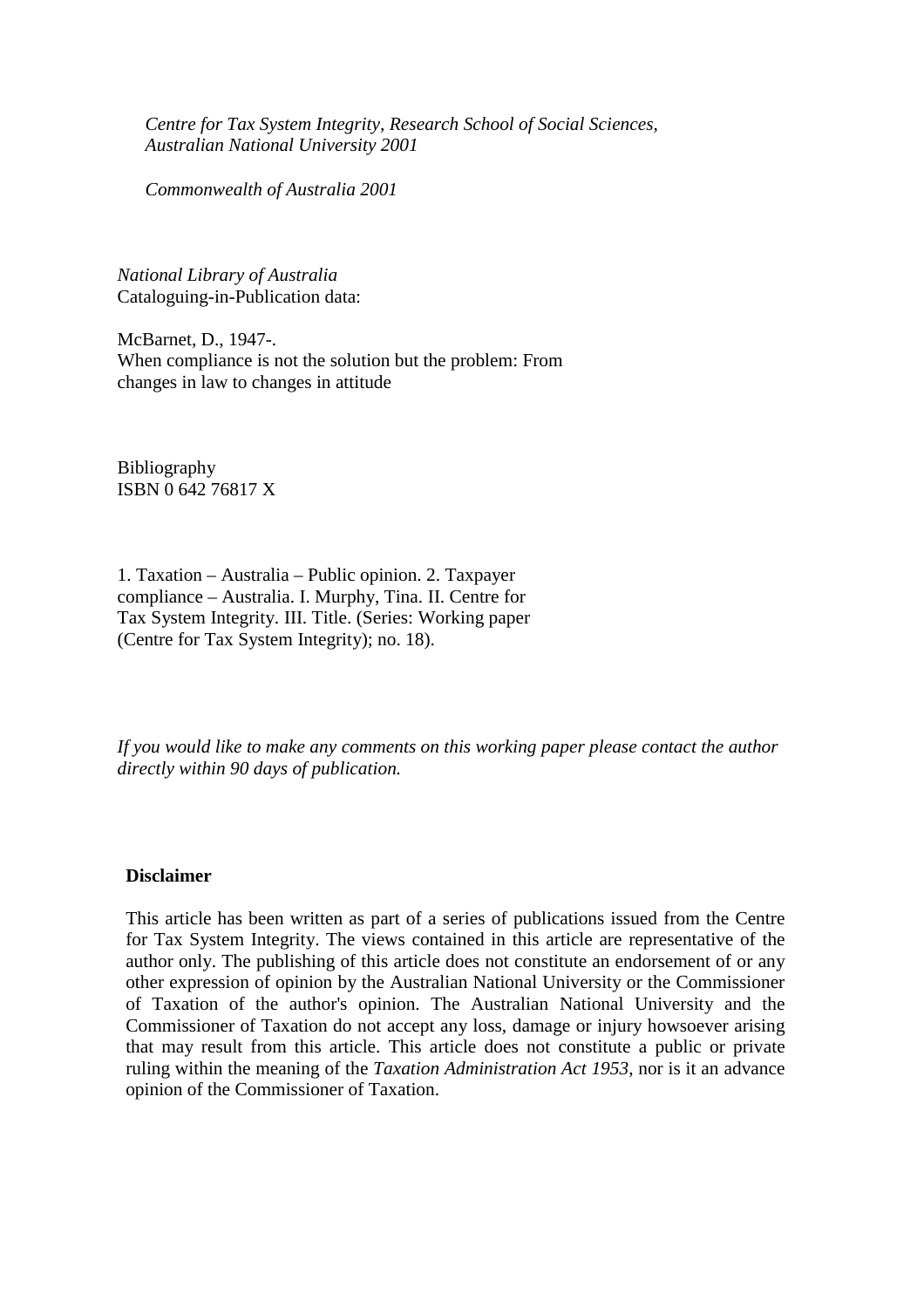## **THE CENTRE FOR TAX SYSTEM INTEGRITY WORKING PAPERS**

The Centre for Tax System Integrity (CTSI) is a specialized research unit set up as a partnership between the Australian National University (ANU) and the Australian Taxation Office (Tax Office) to extend our understanding of how and why cooperation and contestation occur within the tax system.

This series of working papers is designed to bring the research of the Centre for Tax System Integrity to as wide an audience as possible and to promote discussion among researchers, academics and practitioners both nationally and internationally on taxation compliance.

The working papers are selected with three criteria in mind: (1) to share knowledge, experience and preliminary findings from research projects; (2) to provide an outlet for policy focused research and discussion papers; and (3) to give ready access to previews of papers destined for publication in academic journals, edited collections, or research monographs.

*Series Editor: Tina Murphy*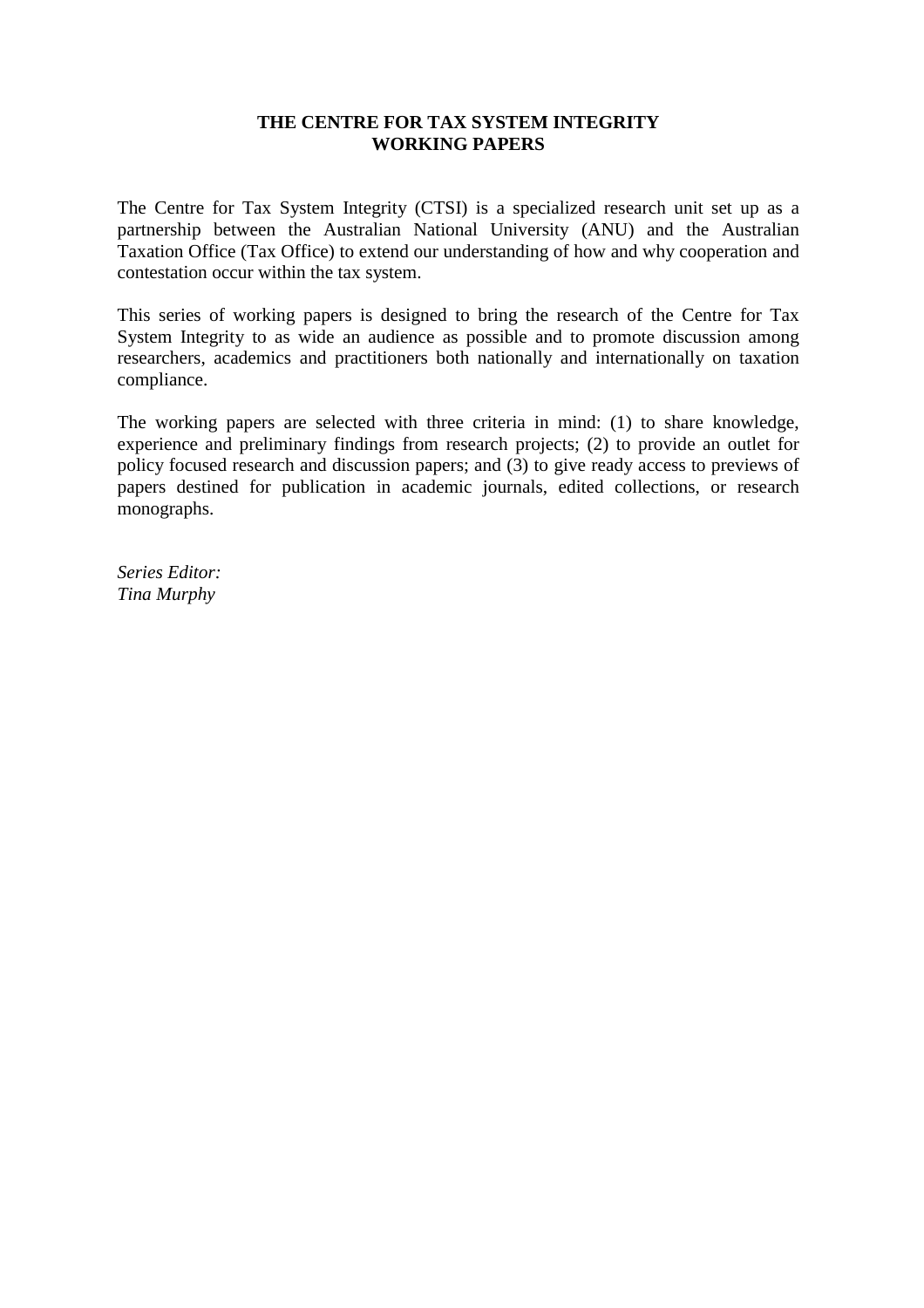## **Abstract**

The task of the Centre for Tax System Integrity is to extend understanding of how and why cooperation and contestation occur within the tax system. This goal presupposes a clear distinction between cooperation and contestation. In practice, however, this distinction may be open to creative management, demonstrated clearly in the practice of 'creative compliance'.

Taxpayer compliance with tax law may seem to fall, by definition, into the category of cooperation with the tax system. Indeed, securing compliance with the law is the driving force behind the compliance model of enforcement (Ayres & Braithwaite, 1992) which has been adopted by the Australian Taxation Office (Tax Office) and other regulatory agencies (Hawkins, 1984). Securing compliance is seen as the key, as the solution to the regulatory problem of making policy effective in practice.

Yet compliance with the law can in practice be used, and used very effectively, to *frustrate* tax policy. This working paper focuses on the issue of compliance, and on the Tax Office's compliance model of enforcement. It asks: what happens to the compliance model when compliance is not the solution but the problem?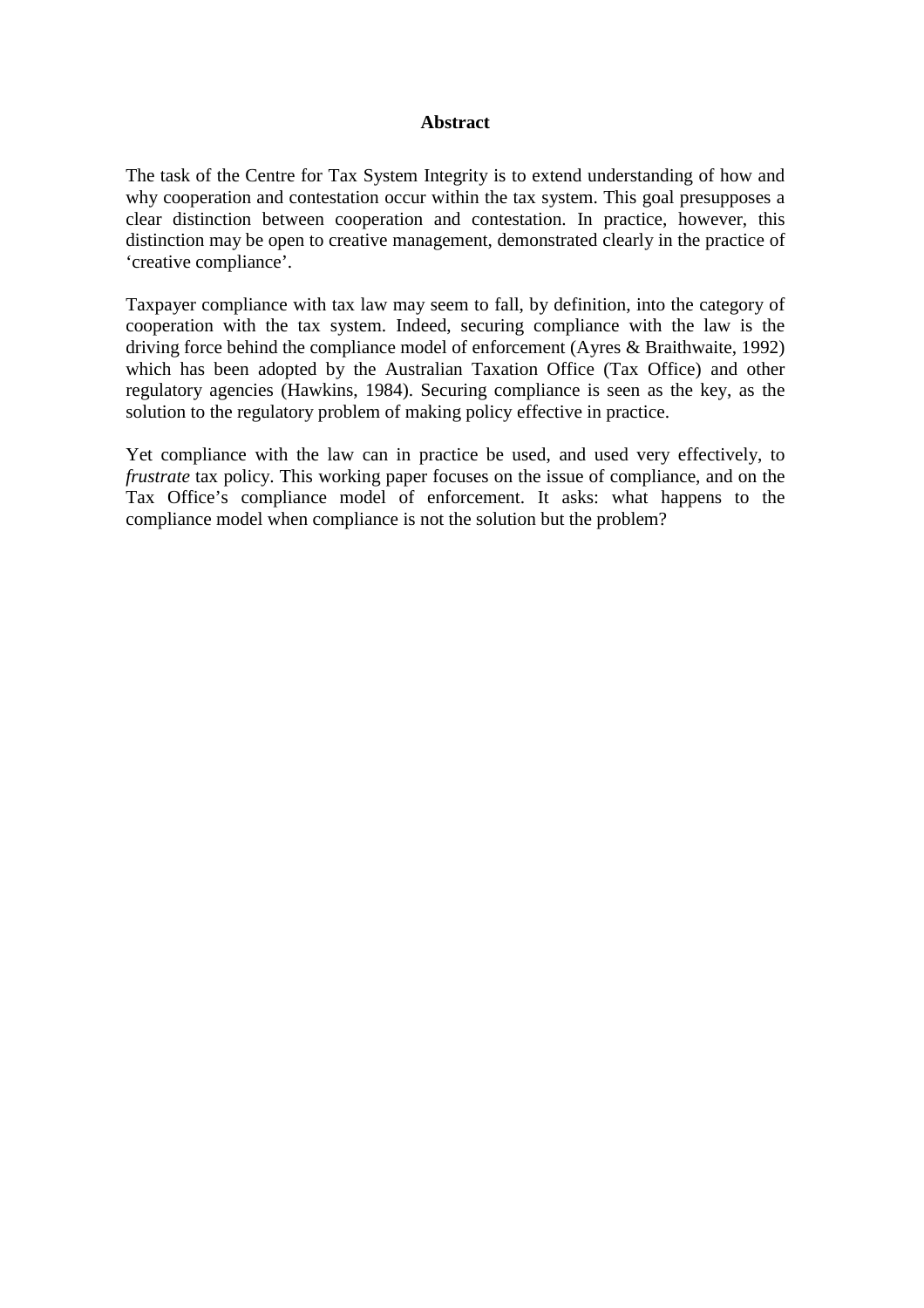## **When compliance is not the solution but the problem: From changes in law to changes in attitude**

## *Doreen McBarnet<sup>1</sup>*

The Australian Taxation Office compliance model (ATO compliance model) focuses on the strategies adopted by those *enforcing* the law. They should be cooperative, understanding, focusing on fostering compliance rather than on leaping immediately to punishing non-compliance, with 'big stick' sanctions reserved for those recalcitrants who continue with non-compliance regardless (Ayres & Braithwaite, 1992). But choice of strategies is not the preserve of enforcement agencies. Different strategic responses can be adopted by those on the receiving end of the law too, and these translate into different approaches to compliance. Faced with a tax bill, people may choose to comply willingly. We might think of this as:

• c*ommitted compliance*.

They may choose to comply unwillingly, complain but pay up nonetheless. We might think of this as:

• *capitulative compliance*.

They may invent false expenses, pack their cash in a suitcase and whisk it out of the country without declaring it, or simply operate in the cash economy, opting for:

• *non-compliance*.

Or, if they have the resources, they may set their lawyers to work<sup>2</sup> on the legal form of their activities to package or repackage them in ways they can claim fall beyond the ambit of *dis*advantageous, or within the ambit of *ad*vantageous, law. They can engage in:

• *creative compliance*.

 1 The sections on Australian tax policy and practice included in this analysis are based on research conducted as a visiting Research Fellow at the Centre for Tax System Integrity. My thanks to Director Valerie Braithwaite and all at the Centre.

<sup>&</sup>lt;sup>2</sup> Or if they *are* lawyers, as in the celebrated recent cases of the bankrupt barristers, set themselves to work.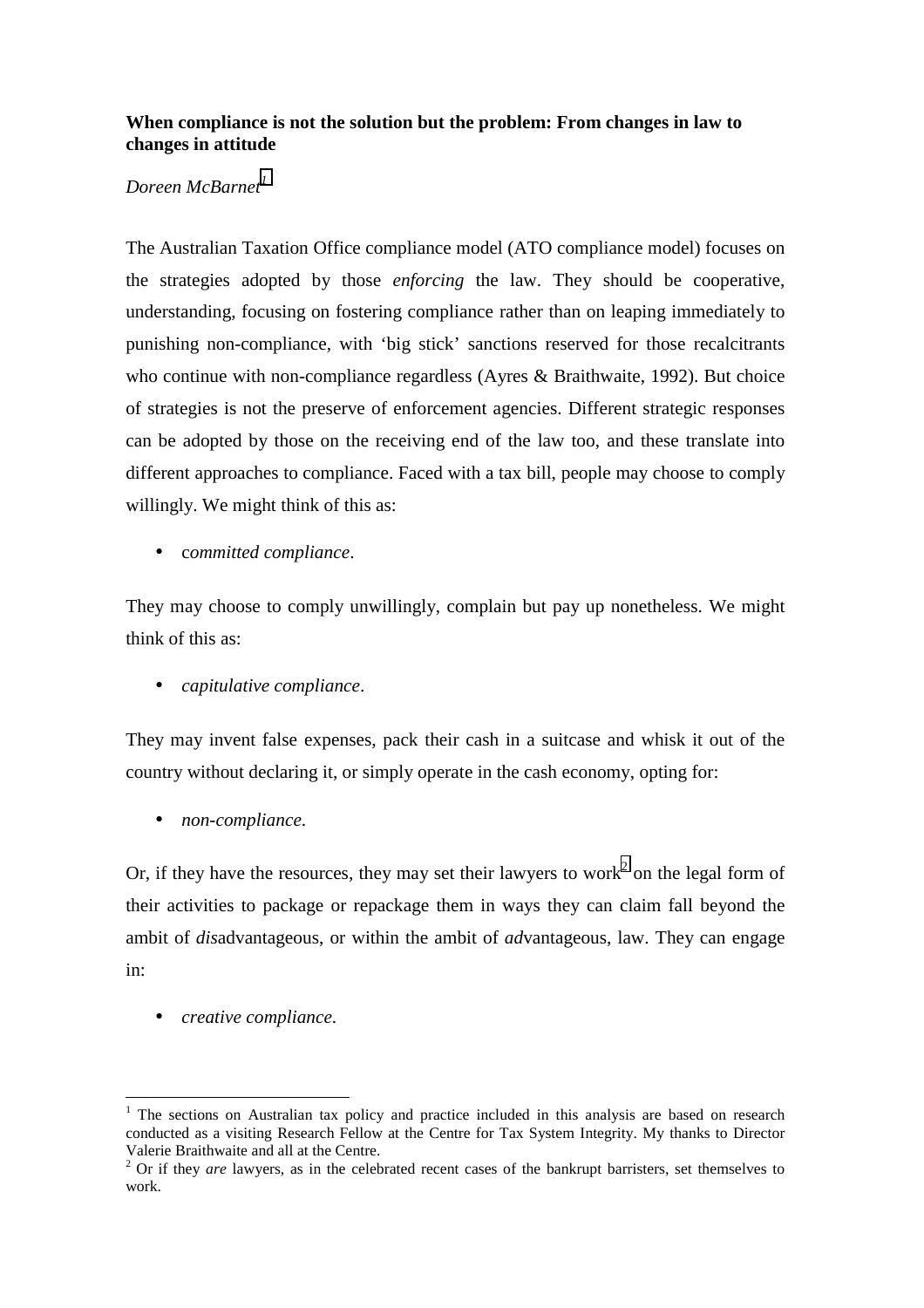It is the essence of creative compliance that it can be defended as *not* non-compliance. Indeed, that is exactly how it is often presented, as 'not illegal', or more positively, in that well-worn phrase, as 'perfectly legal'. Nonetheless, just like non-compliance, the essence of creative compliance is that it escapes the intended impact of the law. The creativity inherent in creative compliance involves finding ways to accomplish compliance with the letter of the law while totally undermining the policy behind the words. It is therefore when compliance takes the form of creative compliance that it becomes, for those vested with the task of enforcing policy, a problem not a solution.

Creative compliance devices abound in the area of tax, but are not confined to it. Far from it. Creative compliance will be found in any area of the law in which those subject to it have the motivation and the resources – in terms of money and/or know-how – to resist legal control *legally*.

Recognising this will help those concerned with tax to realise that creative compliance is not a *tax* issue but a much more general *law* issue, and a fundamental one at that. Recognising the issue goes beyond tax avoidance to law avoidance means we can try to learn from experience in other areas of law, in such areas, for example, as that first cousin of tax avoidance, creative accounting. Indeed, creative accounting is pertinent to tax not only as a parallel area of creative compliance, but as potentially integral to tax computation.<sup>3</sup> In the analysis that follows I draw not only on my own research on tax avoidance in the UK<sup>4</sup> and in Australia,<sup>5</sup> but on joint research on creative accounting,<sup>6</sup> to draw out the challenges posed for effective enforcement by creative compliance.

 $3$  The more so where taxable profits and financial reporting profits substantially overlap. There is variability between jurisdictions as to how far this is the case. See, for example, Touche Ross (1989).

<sup>&</sup>lt;sup>4</sup> Funded by the Economic and Social Research Council. All of the projects listed in this paragraph were based on in-depth interviews with lawyers, accountants and regulators (including the Inland Revenue, Accounting Standards Board, Financial Reporting Review Panel, Tax Office), along with key players from business as relevant.

<sup>&</sup>lt;sup>5</sup> As a Visiting Fellow at the Centre for Tax System Integrity, researching the ATO compliance model of enforcement and issues posed for it by legal creativity.

<sup>&</sup>lt;sup>6</sup> With Christopher Whelan. Funded by the Jacob Burns Fund for Socio-Legal Studies and the European Commission. See McBarnet and Whelan (1999), on which this paper draws.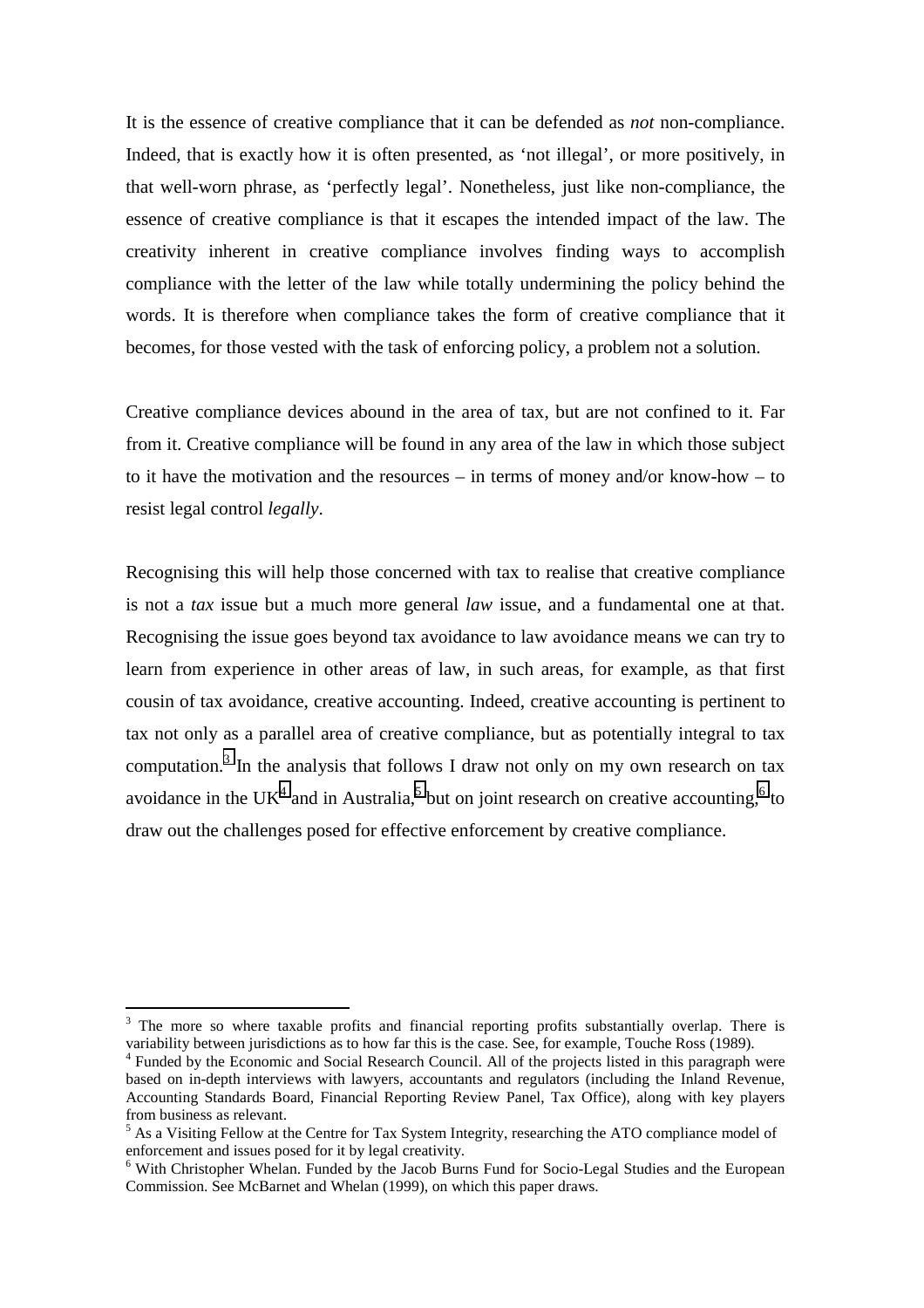#### **Creative compliance**

 $\overline{a}$ 

Two factors contribute to the practice of creative compliance. One significant factor is the nature and operation of the law itself. The law-making process leads to lobbying and compromise, legislators cannot address every contingency that might arise, drafting is fallible. More fundamentally, it is in the nature of the law that it is open to different interpretations, and that its meaning and application are arguable.

Creative compliance, however, does not arise deterministically from the nature of the law. It also requires a particular *attitude to* the law, an attitude which, far from seeing the law as an authoritative and legitimate policy to be implemented, sees it as a *material to be worked on* (McBarnet, 1984), to be tailored, regardless of the policy behind it, to one's own or one's client's interests. And it requires *active legal work.*

The law is open to alternative interpretations. Innovations in practice can leave the law behind. But grey areas, alternative interpretations and innovative legal forms do not only arise 'naturally'. Rather, they may be motivated precisely by the desire to outflank the law. Creative compliance involves careful scrutiny of the law in order to seek out material for and actively construct alternative and innovative arguments and legal forms. Creative compliance involves seeking out:

- *gaps*: facilitating the 'where does it say I can't do that?' argument
- *the ex-files of law*: express exemptions, exceptions, exclusions, with practices then restructured to fit within them
- *rules:* the more prescriptive and rigid the definitions and thresholds involved, the better, with legal forms adopted to fit inside or outside their literal ambit  $- a$ practice of *working to rule*.

Regulators often express concern about uncertainties in the law being exploited, $\frac{7}{1}$  but creative compliance operates particularly effectively in the context of a rule-bound regime, where the words of the law can be treated as recipes for avoidance.

<sup>&</sup>lt;sup>7</sup> See for example, Australian Commissioner of Taxation's reference to 'tax arrangements which seek to exploit deficiencies or uncertainty in the law' (ATO, 1999, p xiii).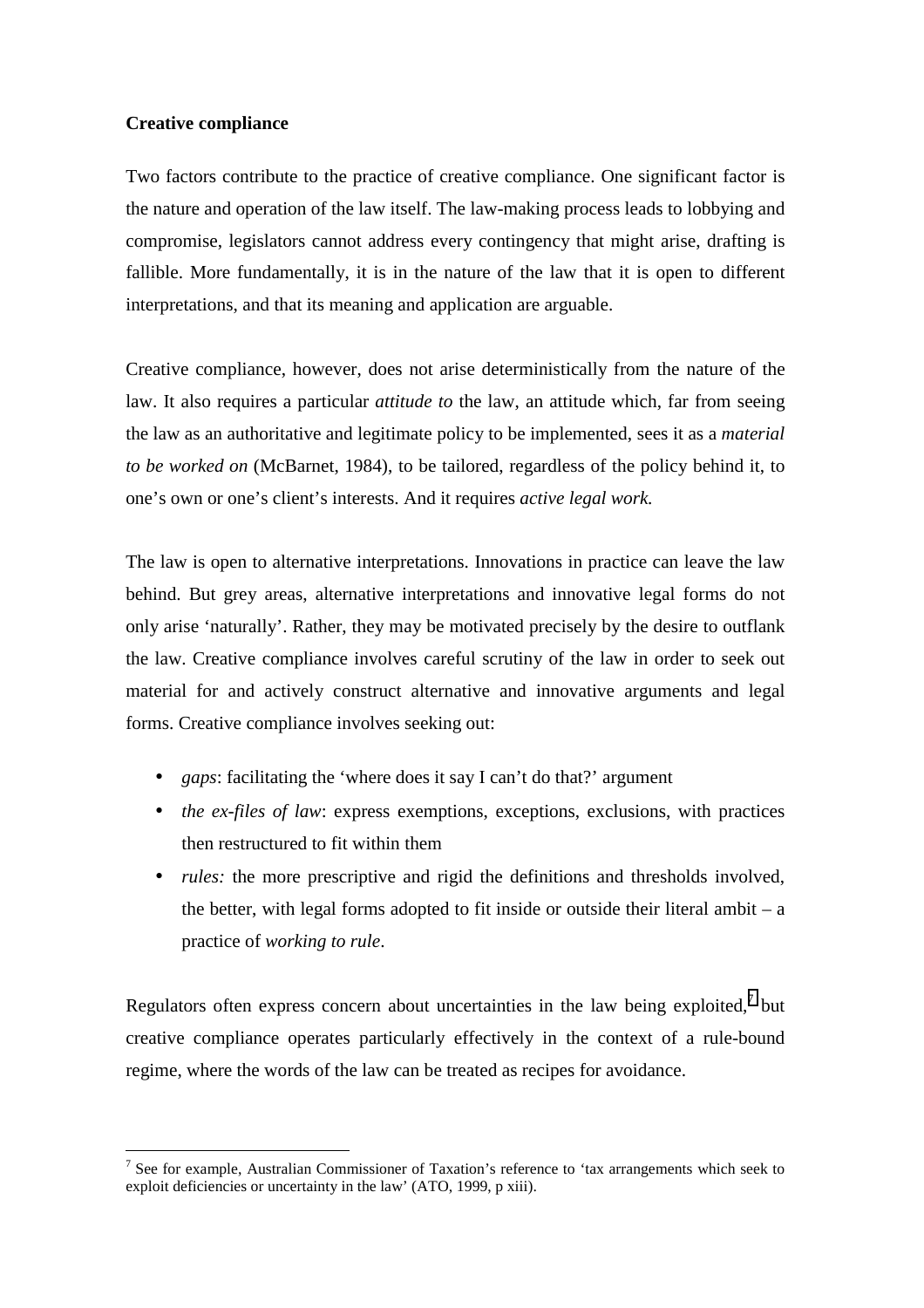How this works in practice can be readily demonstrated from research. When it was proposed in the United Kingdom (UK) that value added tax (VAT – akin to the new Australian goods and services tax) should be levied on domestic fuel, hitherto exempt, there was extensive protest on the basis that the old and the poor would suffer. In the event, not everyone suffered. Some institutions, including university student residences, found a nice way to avoid the new costs involved in heating and hot water. They would sell their boilers, which of course remained exactly where they were in the institution's basement, to a separate company. The company would buy the fuel to heat the water. The company would have to pay VAT on the fuel but, as a commercial enterprise, could reclaim it. The company then sold the water to the institution. There is as yet no VAT on water so, hey presto, nobody pays any VAT. And the 'where does it say I can't do that?' argument, along with a quick referral to the rules, can be brought into play to justify it.

UK national insurance is currently being avoided in the North Sea oil industry by transferring UK staff to overseas agencies (*Scotsman*, 24 May 2001). Transnational tax avoidance by using tax havens or differential rules in different jurisdictions (for example the 'Delaware Link' device – McBarnet 1992) is common practice. But avoidance can also be readily accomplished within a jurisdiction simply by working to – or playing with – the rules. For example, to avoid UK national insurance contributions (national insurance contributions being paid by employer as well as employee), a practice developed in the financial sector of paying part of the salary in the form of large bonuses in shares. No national insurance contributions were payable on shares, though they had a clear monetary value and could be converted immediately into cash. To deal with this, the law was changed to impose national insurance on any payment in a 'traded commodity on a recognised exchange'. The result was a shift to payments in fine wine, also of clear monetary value, also amenable to immediate conversion to cash, but not traded on a recognised exchange.

Creative compliance is pervasive in corporate practice in many areas of the law. Take an example from my research with Christopher Whelan on creative accounting, one we have frequently cited because it demonstrates so clearly the problems posed by creative compliance. Creative accounting has, over time, involved a vast array of techniques (for example, Griffiths 1986; 1995). This specific example, the 'orphan subsidiary', was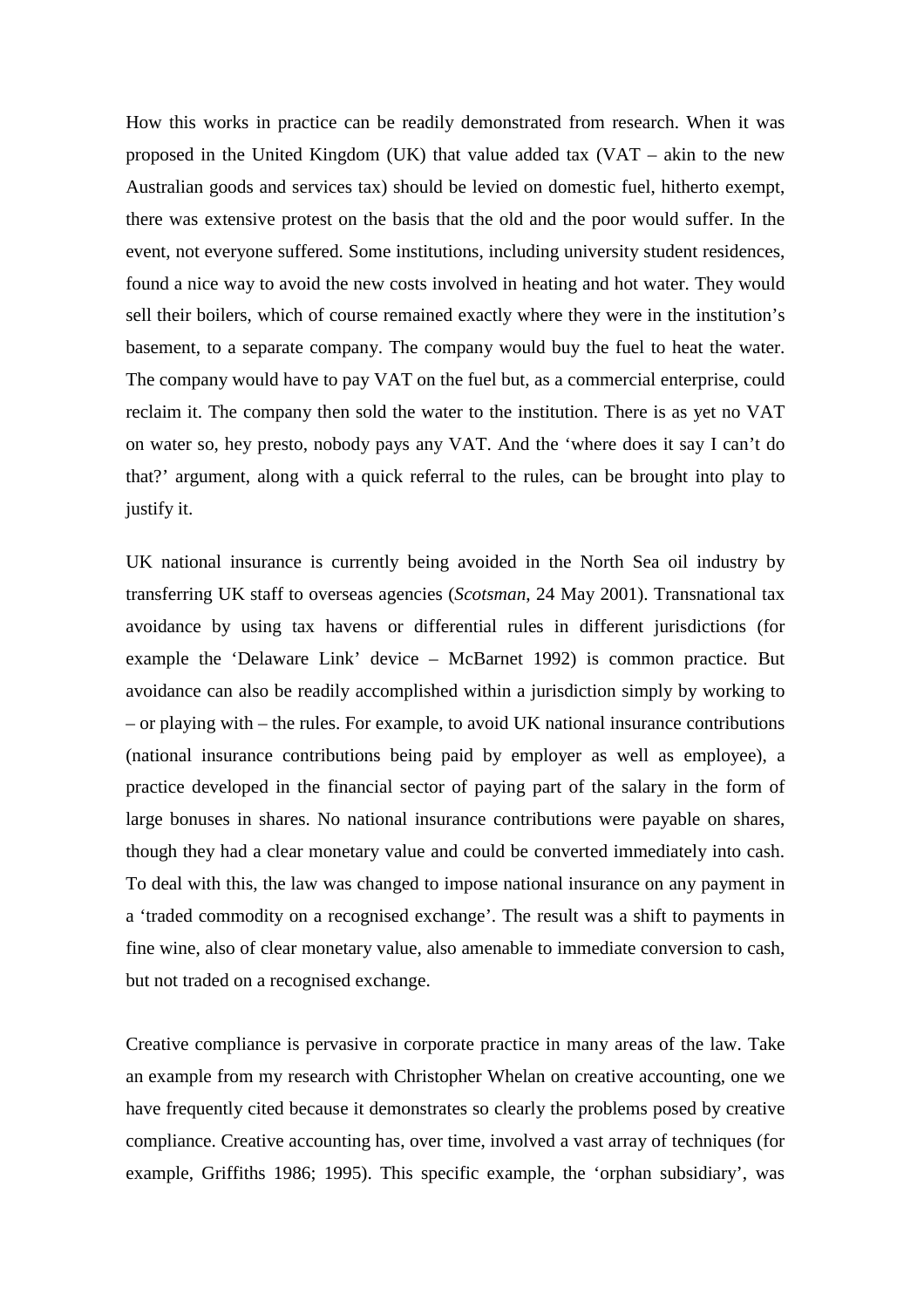widely used in the 1980s to cosmetically enhance a corporate group's paper profits and assets, with knock-on effects for share prices, performance-related pay and borrowing capacity. A parent company must, under company law, produce accounts which include the profits/losses and assets/liabilities of its subsidiaries. The idea is that it should provide the full picture for all the companies it controls, and not hide away poor performances or liabilities in a separate entity whose details it does not disclose. But what if parent company A sets up a company B which it controls, but which is nonetheless carefully structured to fall outside the legal definitions of a subsidiary? In this 'orphan subsidiary' it would have the perfect vehicle to use in ventures which involved high risk or high borrowings – such as a highly leveraged acquisition – without the losses or liabilities appearing, detrimentally, in its group accounts.

The statutory definition of a subsidiary under section 736(1) of the *Companies Act 1985* involved two criteria. Company B was a subsidiary of company A if:

- A owned more than half B's equity capital, or
- A controlled the composition of B's board of directors.

With a little creativity, both criteria could be readily circumvented. There were many ways of achieving this, one of the simplest being to set up two types of shares, ordinary shares and preference shares, 50% of each. Company A would own the ordinary shares, while its bank would own the preference shares. Company A would not therefore own *more than* 50% of the equity capital. Company A and its bank would each appoint half the directors. Company A would not therefore control the *composition* of the board of directors. But the directors representing the ordinary shareholder (company A) would have two votes to the preference share directors' one. Company A would not control the composition of the board of directors, but it would control the board's votes.

These are typical examples of creative compliance at work, and they demonstrate how the material of the law is actively used to circumvent legal control. The constructs that emerge are backed with legal arguments and the opinions of leading counsel and, if challenged, a case can be produced (however 'bullish' – see ahead) to claim compliance with the law. And these are merely examples. Creative compliance is not a practice operating at the statistical margins, or at the margins of society. On the contrary, it is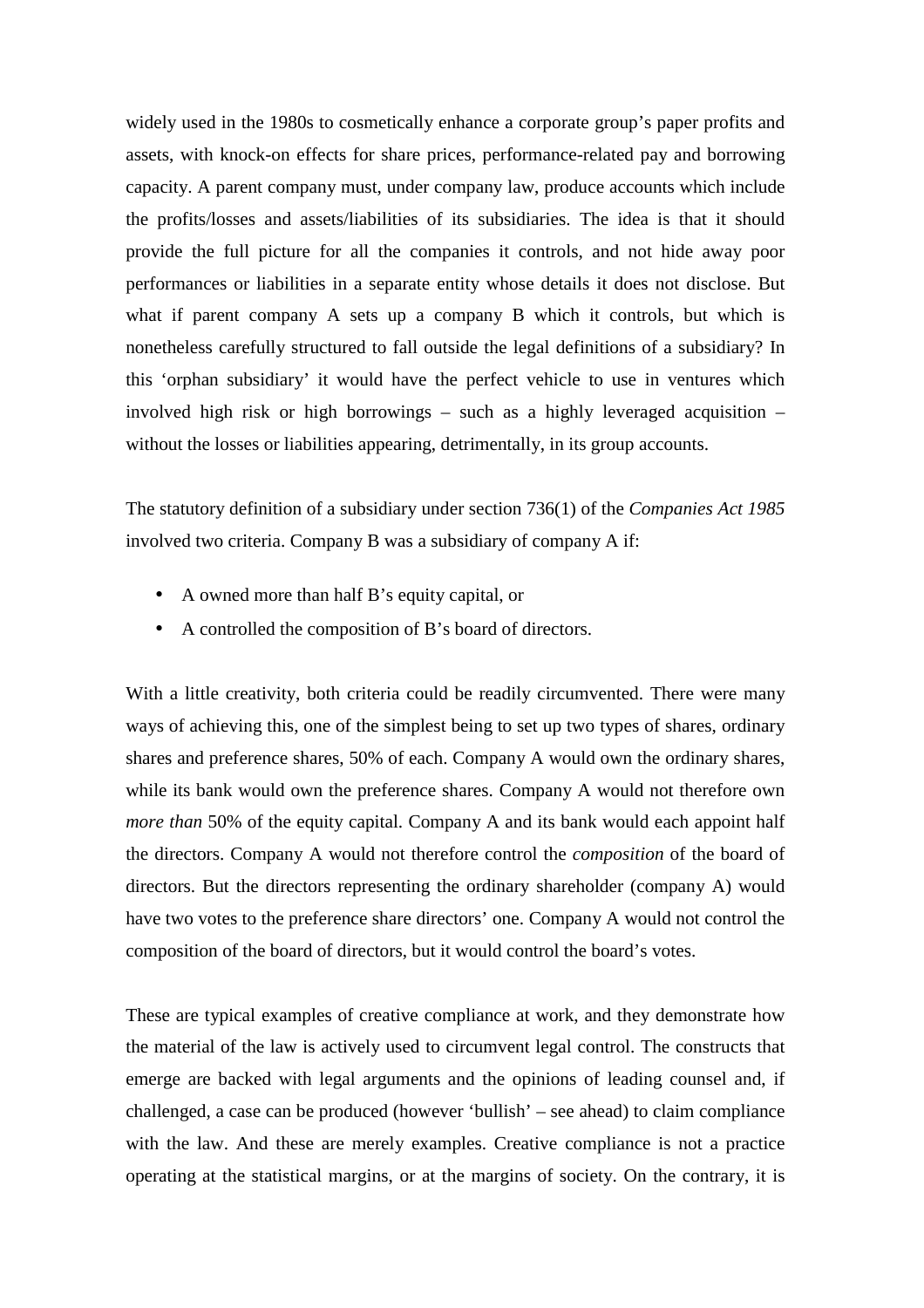pervasive, and pervasive among leading lights in the social and corporate world. The orphan subsidiary, for example, was just one of a vast range of creative accounting devices, used routinely in the UK by household name companies.

#### *Creative compliance and non-compliance*

 $\overline{a}$ 

That creative compliance *is* compliance is, of course, only a claim. Whether it is perfectly legal or not is an unanswerable question, until it has won or lost in court. Often it is a claim that succeeds simply because it is not contested. Even if it is successfully challenged, the fact that it is a case based on applying the law rather than ignoring it<sup>8</sup> provides protection from the sanctions and stigma associated with simple non-compliance. A tax planning device may fail in court without being branded a tax fraud.<sup>9</sup> It is an essential element – and attraction – of creative compliance that it can claim to be 'not illegal', to be quite distinct from non-compliance.

But the line between the two is not always so clear as that suggests (McBarnet, 1992). The Australian Commissioner of Taxation has recognised that aggressive tax planning can in practice slip over the line into evasion: 'The competition in the market has also stretched the boundaries of arrangements, with some edging to the fraudulent' (ATO, 2000b, p. 5).

What is more, creative compliance and non-compliance can intertwine. There has recently been a furore over Australian barristers going bankrupt with one creditor, the Tax Office, to whom they owed debts in unpaid taxes to the tune of millions of dollars (ATO, 2000b, pp. 6-7; *Sydney Morning Herald*, 26 February 2001). In this case the actual non-payment of tax would not appear to be a matter of creative compliance, but of simple non-compliance under tax law. But resort to a different branch of the law, bankruptcy, permitted escape from the sanctions of tax law. Of course no-one can go into bankruptcy unless they have run out of assets. But the reason for the furore was concern that assets remained in the family, accessible to and enjoyed by the bankrupt,

 $8$  The Ralph Report distinguishes tax avoidance as a 'misuse or abuse of law rather than a disregard for it' (1999, p. 243).

 $9^9$  I have elsewhere described one of the functions of creative compliance as 'fraud insurance' (McBarnet, 1991).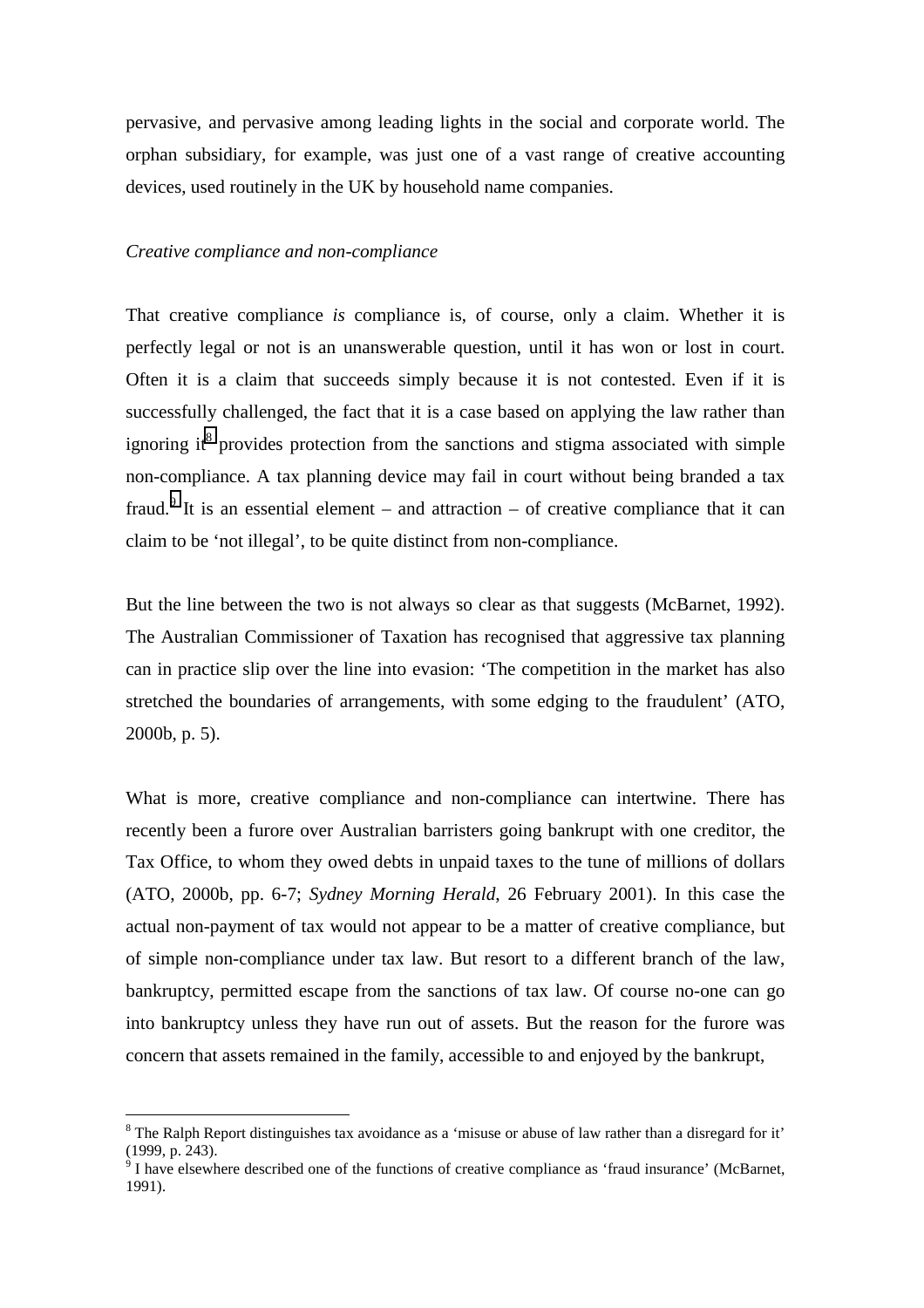despite the bankruptcy and the protection it offered regarding the enforcement of tax law. In short, there was concern that bankruptcy law had been used creatively. Certainly, bankruptcy can be planned and creatively constructed. The ATO Auditor-General Audit Report of 1999–00 observed (on a broader base than the bankrupt barristers mentioned in the press) that the individuals concerned 'are generally well prepared for bankruptcy' (Auditor-General 1999, p.113).

## **Tackling creative compliance: 'Big powers'**

How is creative compliance to be dealt with? In the ATO compliance model, if a taxpayer is not won over to compliance via gentle cooperative control, there is a next step – a shift of gear from gentle persuasion to legal force, from cooperation to sanctions. The ATO compliance model has two sides. It involves not just cooperation but 'big sticks'. Despite the primary consensual approach, there is a need to remember 'the power of the punch behind this velvet gloved approach' (Clayton Utz, 1997). In the ATO compliance model, law and sanctions may be a matter of last resort, but they are there, and they are there to be used.

But what happens when it is the *taxpayer* who is resorting, as a matter of *first* resort, to the law, and using it, whatever the enforcement agency's view, to claim compliance? Big sticks are for dealing with *non-compliance*. How do enforcers bring in legal sanctions to deal with what is claimed to be legal compliance? In this situation the issue is no longer a matter of enforcement style, of the agency choosing whether to bring in the big sticks or not. The enforcement agency *cannot* bring in the big sticks until it contests the claim to compliance. The issue, in short, is no longer one of enforcement, but one of *enforceability*. Before big sticks can be brought into play, the claim to compliance must first be contested.

To challenge the foundations of creative compliance, then, one first needs *big powers.* Big powers mean more than just new specific rules, which can result merely in a cat and mouse game of new creative compliance adapted to the new words of the new rule. Big powers need to be of a qualitatively different kind.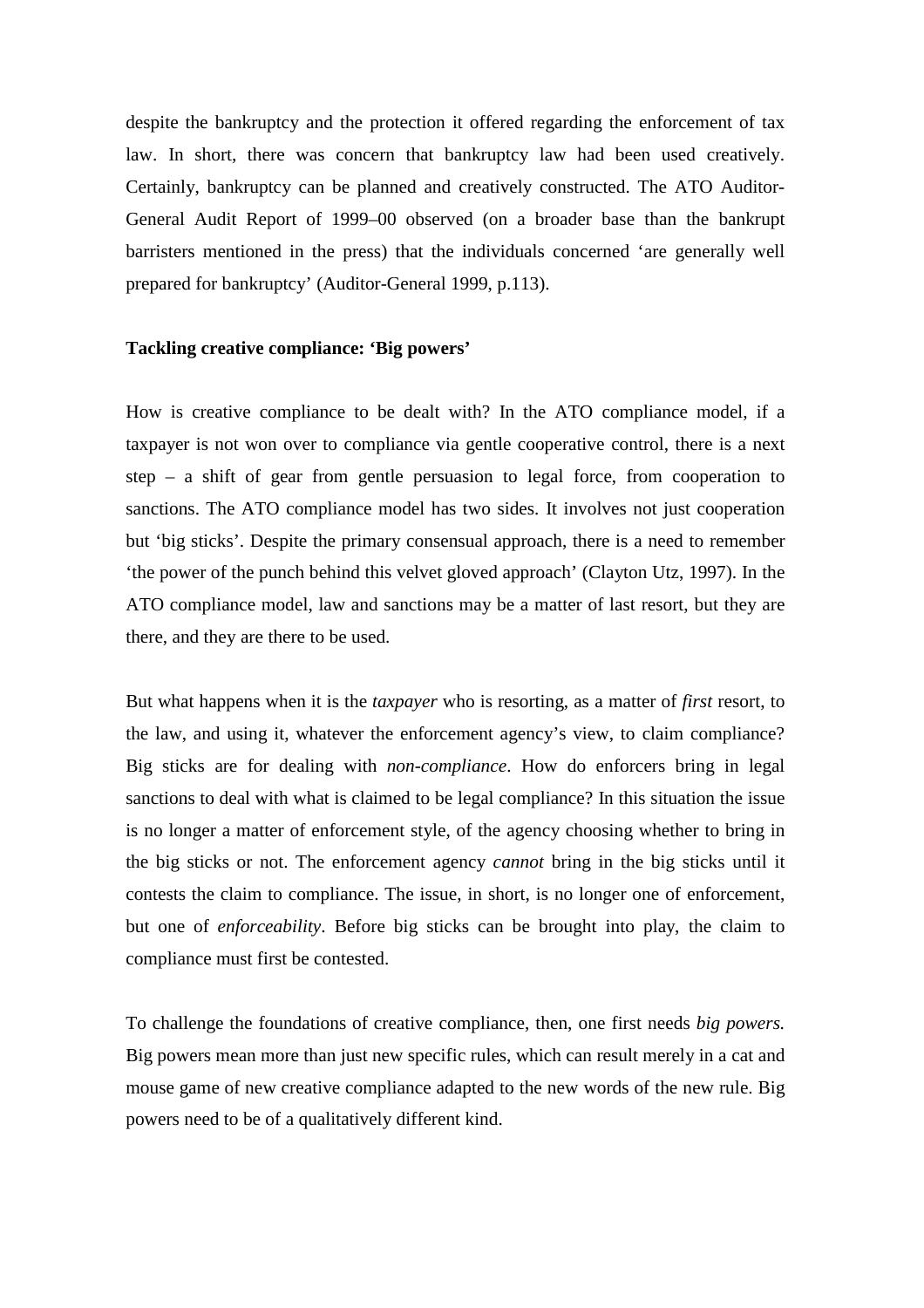There have been attempts to produce big powers in a number of areas, including tax in the UK and Australia, and financial services and financial reporting regulation in the UK. In many ways the UK's new regime in accounting regulation, driven in particular by the wish to control creative accounting, has been at the cutting edge of the big power approach.

Key big power strategies have included:

• *A shift, in the form of regulations, from rules to principles*

Rigid detailed rules have been recognised as providing too fertile a soil for creative compliance. Where regulations involve rigidly defined categories, they can be too readily avoided by repackaging activities into a form that falls outside the clear delineations – though in substance it may remain effectively the same as defined by the regulation. The orphan subsidiary or the national insurance examples given above are classic examples. Hence the Accounting Standards Board's approach of trying to write its regulation for dealing with such matters as off-balance sheet financing (in the Accounting Standards Board's financial reporting standard known as FRS5) in terms of a simple general principle: companies should report the substance of their transactions. The Australian Review of Business Taxation (Ralph Report) has also advocated 'a system based on clearly enunciated principles' as the best way to 'ensure horizontal equity and to reduce tax avoidance and hence to improve the integrity of the system (Ralph Report, 1999, p. 15).

## • *A focus on the substance of practice, not just its legal form*

FRS5 not only set out its regulation in the style of a principle not a rule, but it clearly stipulated that it was substance, not form, that counted. This notion of substance over form is also at the heart of the UK's 'new approach' to tax avoidance, introduced through judicial doctrine in the 1980s in the cases of *Ramsay (WT) Ltd v IRC [1982] AC300* and *Furniss v Dawson [1984] AC474*. The Australian Review of Business Taxation has also proposed a focus on 'economic substance rather than legal form', and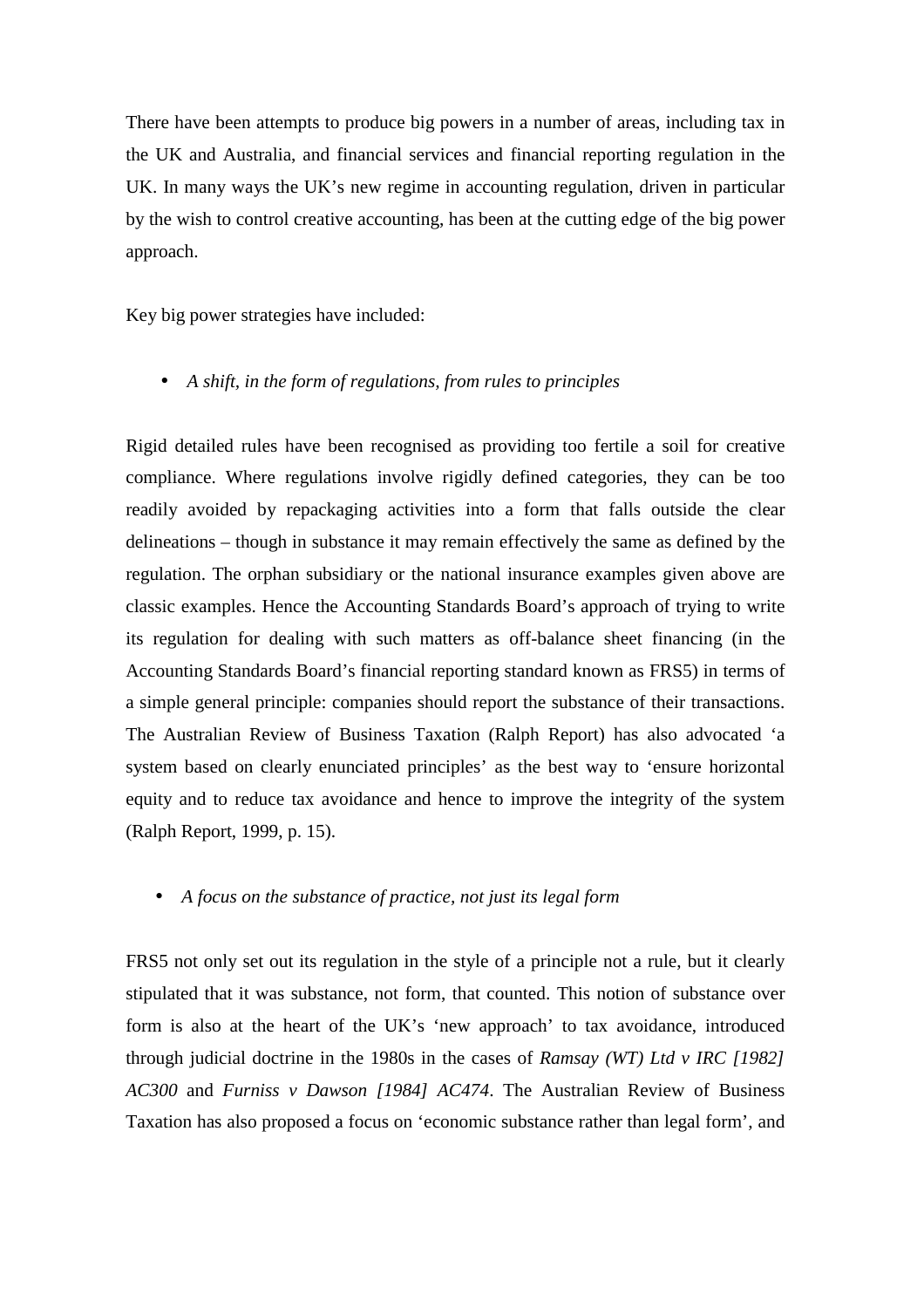recommended that 'transactions with similar economic substance should be taxed in a similar manner' (Ralph Report, 1999, pp.14–15).

## • *Taking a conceptual approach to the construction of definitions*

The orphan subsidiary was based on a very specific definition in the *Companies Act 1985*, as we have seen, including the criterion of 'control of the composition of the board of directors.' The *Companies Act 1989* changed that, by including a much broader definition that went for the essence of control regardless of its specific form. One 'entity' was the parent of another (its subsidiary) if it had a 'participating interest' in it, and 'actually exercised dominant interest' over it. This was seen as a 'catchall' definition that avoided the invitation in more specific rules to slip beyond the parameters they set. $10$ 

## • *An emphasis on 'super-principles'*

Another strategy is to set up 'super-principles' which cut through or override literal compliance with specific rules. Australia's General Anti-Avoidance Rule can be seen as an example. The idea of substance overriding form can also be seen in this light. In the UK the epitome of the super-principle is the 'overriding' requirement in company law that accounts should give 'a true and fair view'. There is also an express clause requiring directors to depart from, rather than comply with, specific rules, if following them will not result in a true and fair view – see sections  $226(5)$  and  $227(6)$  of the *Companies Act 1989*.

What all of these strategies are about is bringing into play big powers that undermine the material for, cut through, or override claims to compliance based on the *letter* of the law, rather than on what those producing or enforcing the law see as its *spirit*. But these big powers pose their own problems.

<sup>&</sup>lt;sup>10</sup> Drawn from European law. See McBarnet and Whelan (1991).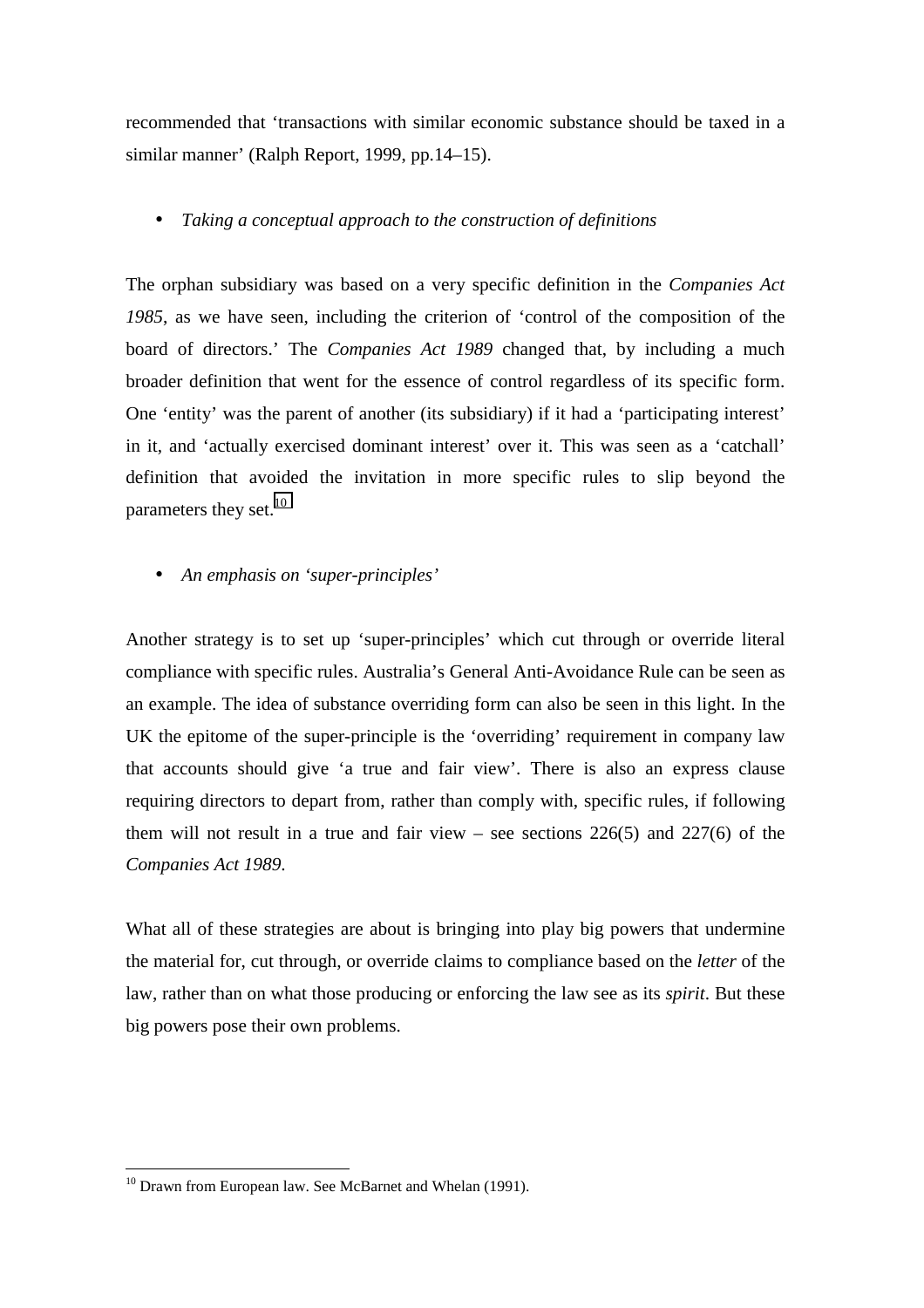#### **Problems**

A number of problems arise where big powers involve basing regulation on principles rather than on specific detailed rules. One problem is how to *sustain* principles and prevent them from being converted or reduced to rules, which can then be used once again as material for creative compliance.

#### *Sustaining principles*

This kind of reduction can happen in a number of ways. It may occur through demands for guidance on how principles will be applied in specific contexts. FRS5, the Accounting Standards Board's regulation requiring the reporting of the substance of transactions, not just their legal form, took nine years to reach the standards book, and demands for guidance produced detailed examples which, some have certainly looked to as new rules and potential material for creative compliance (McBarnet & Whelan, 1999, chapter 10). What happens in effect is that we get rules about how principles can be used.

Lobbying may result in negotiated curtailment behind the scenes of what look in the books to be big powers. After the 'new approach' in UK tax, for example, the Inland Revenue responded to lobbying and met with legal and accounting professional bodies to negotiate the parameters within which they would apply the new approach in practice.

Something similar can be found in the Australian context in the Ralph Report. Australia's big power is the General Anti-Avoidance Rule (GAAR), but the Ralph Report has sought a clear statement that 'the GAAR will not apply to the mere use in a straightforward and ordinary manner of structural features of the law to best advantage'. A 'statement of policy should confirm the circumstances in which the GAAR could be applied and reduce the perception that valid business practices could unintentionally be subject to the application of the GAAR.' It has recommended that there should be a board to review the application of the General Anti-Avoidance Rule, including rulings on whether or not a practice is caught by the rule. It has argued the need for producing clarity without mapping the minefield (Ralph Report, 1999, pp. 241–244). This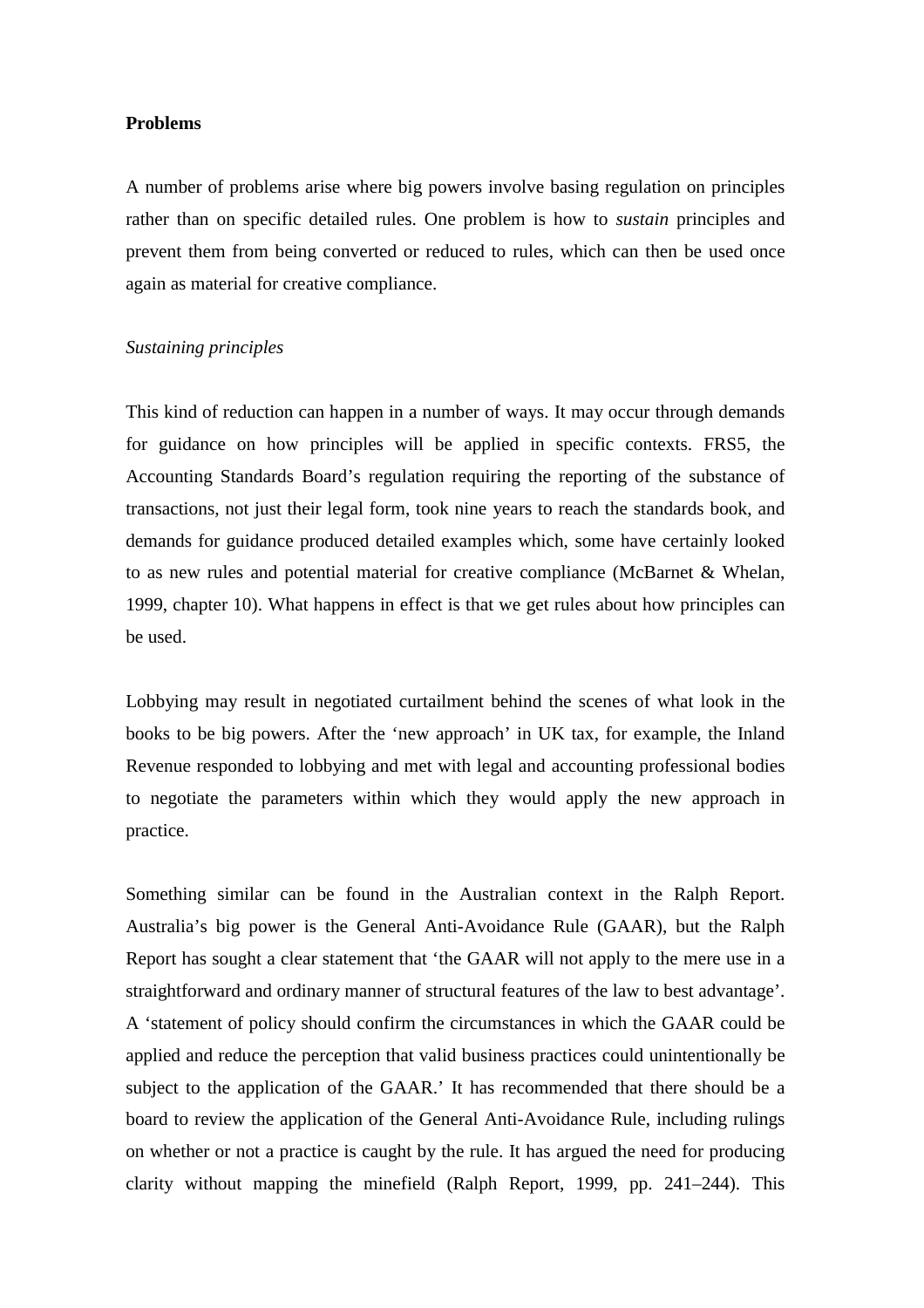unfortunately is not a solution but a restatement of the problem – just *how* to produce the clarity requested without mapping the minefield. There is a real danger that in pursuit of 'clarity', the big power of the General Anti-Avoidance Rule may be limited to narrower parameters, and reduced to rules, undermining its capacity to override rulebased avoidance.

This narrowing can also be produced through the courts, not just through the enforcement agency losing but through the process of decisions, whoever wins or loses, being made, reasoning being set out, and new material being provided for those bent on creative compliance to exploit.

In the context of the new approach to tax avoidance in the UK, new 'rules', and therefore material for creative compliance, were found by scrutinising the arguments used by the judges, even in the *Ramsay* case, which introduced the anti-avoidance principle of looking through form to substance.

The *Ramsay* case comprised a circle of 'self-cancelling' transactions used to create an artificial loss, not unlike the recent Australian 'investment schemes', $11$  though more complex. The transactions required two companies and a subsidiary controlled by the taxpayer, two companies controlled by the scheme promoters (the Rossminster group). It involved two loans, one share issue, the exercise of options on interest levels (the interest rate on one loan was changed from 11% to 22%, on the other from 11% to zero), the sale of the 22% loan to a company controlled by the scheme promoter, which then sold the loan to the subsidiary of taxpayer company B, two liquidations, loan repayments, and exchange of shares for loanstock in another promoter-controlled company. Yet it was, as the judges observed, 'all over by lunch'. What is more, these multiple deals had 'no business purpose'. These observations were seized upon and steps taken in subsequent tax avoidance schemes to factor in a business purpose (with 'careful minuting', as one interviewee put it, to record it) to build in gaps and contingencies, and to change the timescale.

 $11$  Interviews, and as referred to in the Senate economics committee inquiry and surrounding publicity, *Australian Financial Review,* 9 November 2000.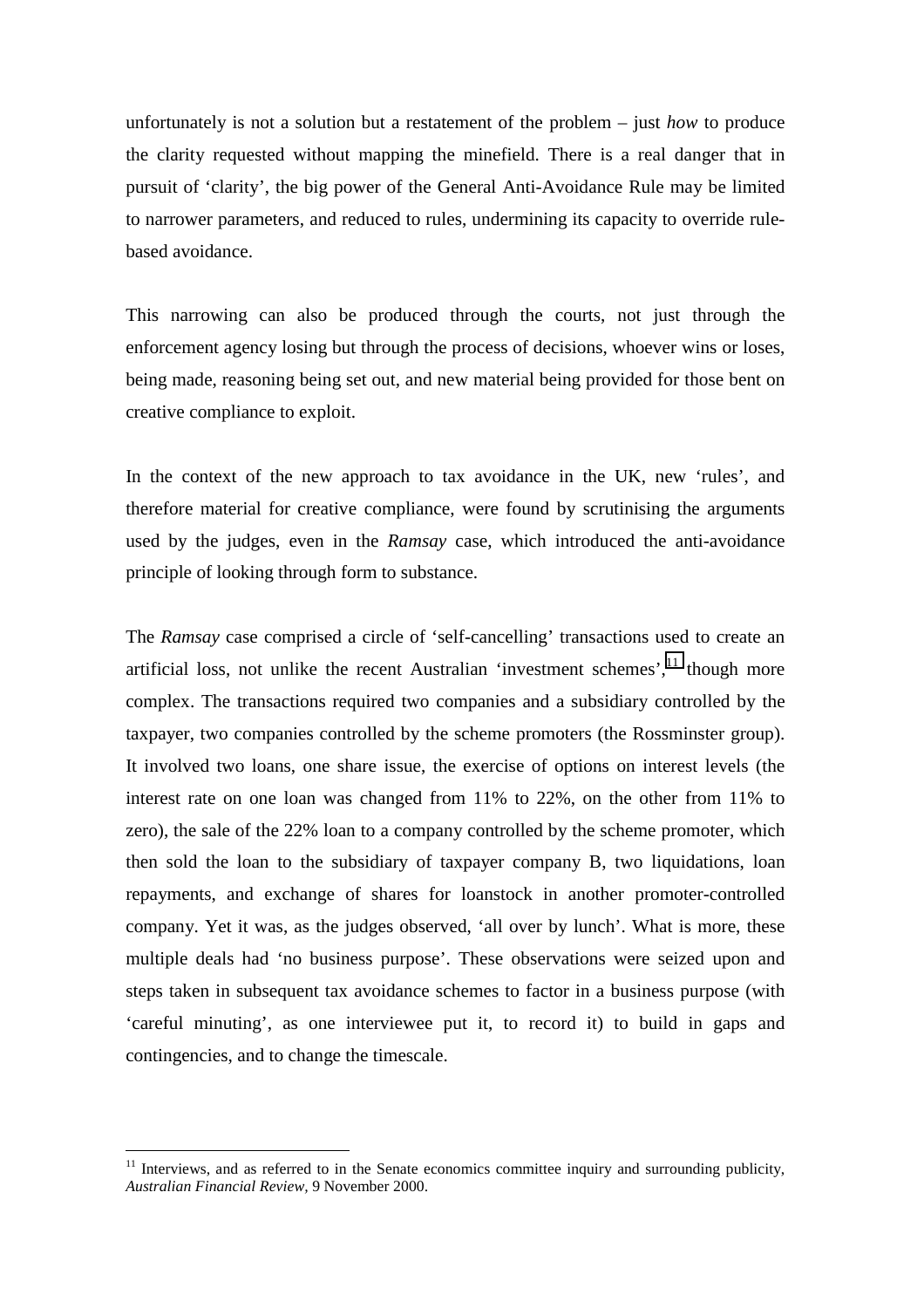Even without resort to courts, precedents build up. In the context of rulings on the application of the Australian General Anti-Avoidance Rule, it has been observed that 'an important body of case law is building up' (Clayton Utz, 1999). Rulings or clearances may be sought informally whether there is a statutory right to them or not, and interviews with UK tax officials and accountants indicated frequent requests to the Technical Office of the Inland Revenue for informal advice on 'hypothetical' or 'nonames' transactions. Tax officials had an ambivalent attitude to such requests, preferring to avoid rulings on such a basis but finding the requests a valuable source of information on the latest creative thinking. Potential new material for creative compliance is also produced every time there is a decision on the part of the agency on how a principle should apply to a specific situation. Even a simple failure to challenge a practice can be treated as endorsement by default, and built upon.

#### *Application*

 $\overline{a}$ 

Big powers are only as big as their application, and application may in practice be curtailed by a range of factors. These can be illustrated by looking at the record of enforcement in the new UK accounting regime.<sup>12</sup> The body responsible for enforcement is the Financial Reporting Review Panel, which came into being in 1991, armed with the extensive new powers listed above – *and* with a big stick sanction in the background in the judicial power to make directors *personally* liable for all the costs of revising and reissuing accounts which were successfully challenged by the panel, along with legal costs. The panel announced that it would use the true and fair super-principle to stop creative compliance:

'Where we are firmly of the view that accounts are not true and fair, we will not be deterred from taking action by the fact that there is room for forensic argument as to technical compliance with the particular FRS [accounting standard]' (Financial Reporting Council, 1992, p. 24).

In other words the panel would use the true and fair principle to override what it saw as creative compliance.

<sup>&</sup>lt;sup>12</sup> This section draws on analysis based on joint research with C Whelan (McBarnet & Whelan, 1999).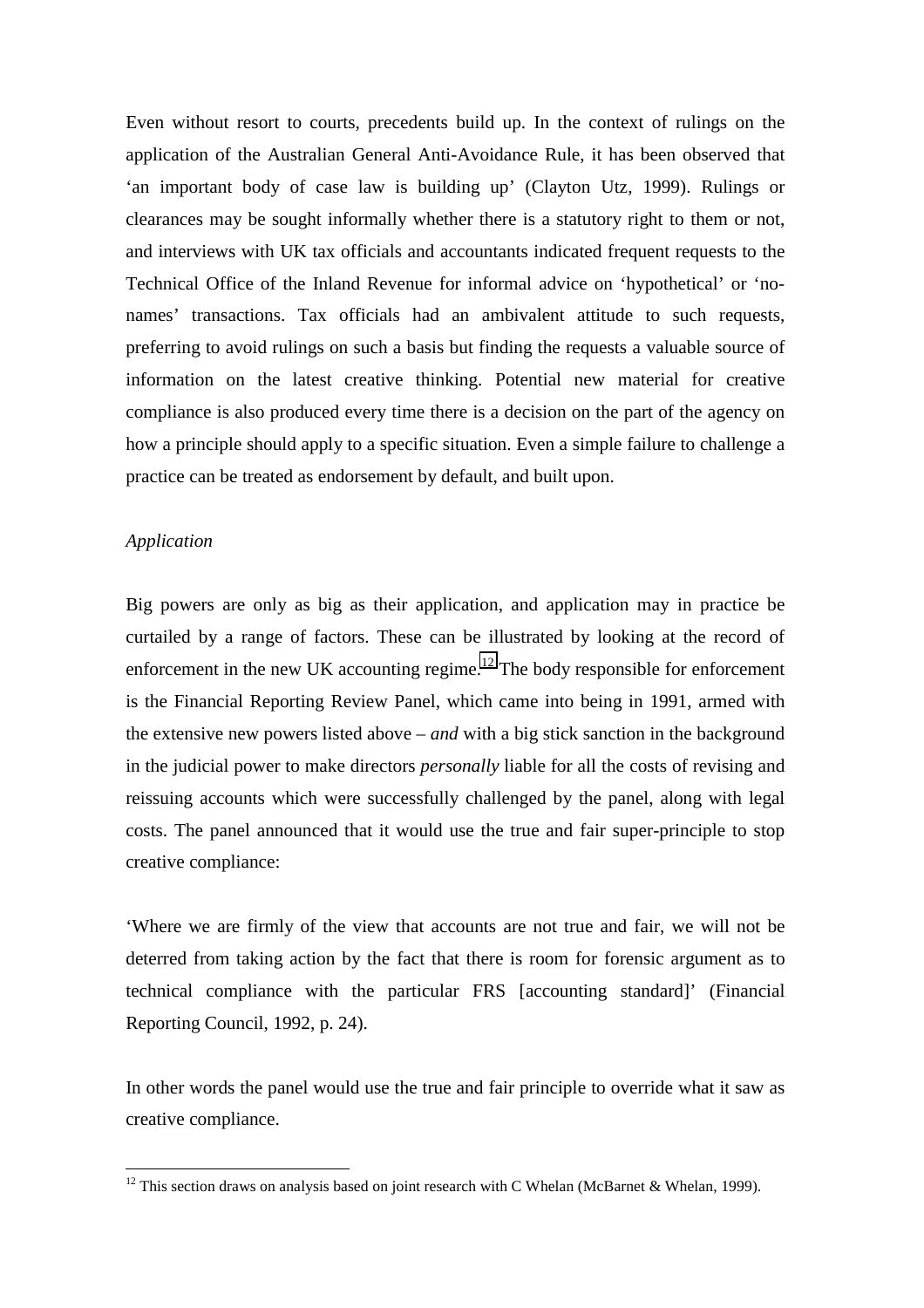But to date this power has *never* been used for this purpose. Rather, the panel has monitored those situations where *companies* have invoked the true and fair principle to override compliance with specific rules. Indeed, it has tended to require companies to adhere to the rules even where there is strong opinion that following the rules does not produce true and fair accounts. In doing so the panel may indeed be damaging its big powers. It may be setting a precedent that following the rules is more important than following the principle of a potentially clashing true and fair view.

The big power of FRS5, requiring companies to report substance not just legal form, has been used only once against a small company. No directors have had to face personal liability costs, because no cases have gone to court.

It could be argued, of course, that all this tells us is that creative compliance has died off in the face of the new regime. But there are still many instances of practices that others see as 'bullish', or 'sailing close to the wind' (for examples see McBarnet & Whelan, 1999; Griffiths, 1995), and there is some danger that by not addressing them the panel is in fact legitimising them.

Why then has the panel been so circumspect in its use of its big powers? For, although the panel has big powers in the books, our interpretation of what was happening was that a kind of 'self-regulation' was taking place, in the sense that the enforcers themselves were limiting their invocation of the powers at their disposal. Indeed, reflecting on the position of the panel, or any agency in the same position – the Tax Office with its General Anti-Avoidance Rule, for example – the fact is that putting big powers into practice is not as straightforward as it might seem. Indeed, there are risks in using big powers which can foster caution.

There is a risk of 'winning but losing' in court with decisions and reasoning used in unforeseen but very damaging ways. In the accounting context, the *Argyll* case in  $1981<sup>13</sup>$  involved successful prosecution of company directors for including in their group accounts a company they had not yet fully acquired, although, they argued, they effectively controlled it, it was in substance a subsidiary, and including it would result

<sup>&</sup>lt;sup>13</sup> Unreported magistrates' court case, but very influential. Reported unofficially in Ashton (1986).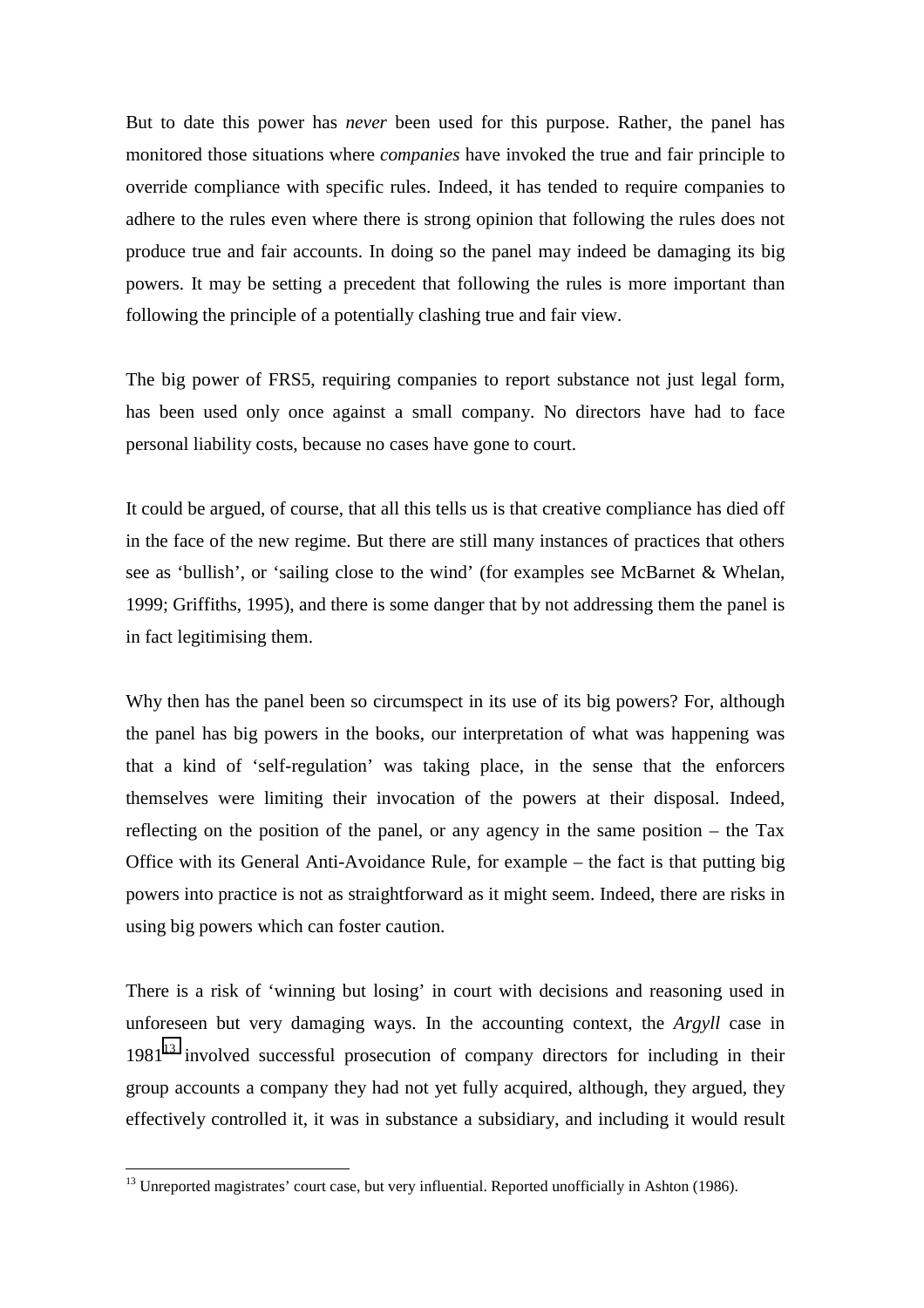in true and fair accounts. The Department of Trade followed the case with a statement, underlining the message that specific definitions in the law had to be strictly adhered to. The unintended consequence was the highly damaging device of the orphan subsidiary, with the case and the statement pointed to as a powerful basis for arguing not only that the practice was not illegal, but that directors had no legal alternative but to keep a company that did not meet the specific definitions of a subsidiary out of their group accounts.

More generally, going to court means losing control to the judges who may, whether in ways favourable to the enforcement agency or not, come up with approaches with complex implications for other instances. And of course there is a risk of losing, not only opening the floodgates to copycat cases of the same type, but encouraging avoidance more generally. 'A daft judge can kill a standard', as one of our UK accounting regulators put it (McBarnet & Whelan, 1999, p. 88). The Tax Office has had experience of this in the past in terms of judicial treatment of the General Anti-Avoidance Rule. After the new approach cases in UK tax, the Inland Revenue required tax inspectors not to invoke the *Ramsay* ruling without getting central clearance to do so. Inland Revenue did not want taxpayers challenging them in court on the reach of the new doctrine in the context of just any case; the new doctrine of 'substance over form' was too important not to keep it carefully controlled.

Small wonder then if the pragmatic approach is to avoid confrontation in court. Indeed, big powers may be stronger for not testing them in court. The (until recently) chairman of the Accounting Standards Board, David Tweedie, observed of the new principlebased regime:

'We're like a cross-eyed javelin thrower competing at the Olympic Games: we may not win but we'll keep the crowd on the edge of its seats.<sup>'14</sup>

He was reflecting on the (continuing) uncertainty surrounding how effective the new regime can really be. But the comment also captures the *power* of uncertainty. Uncertainty over where the regulatory javelin will fall – both because the regime is new

 $14$  Hence the 'cross-eyed javelin thrower' of our book.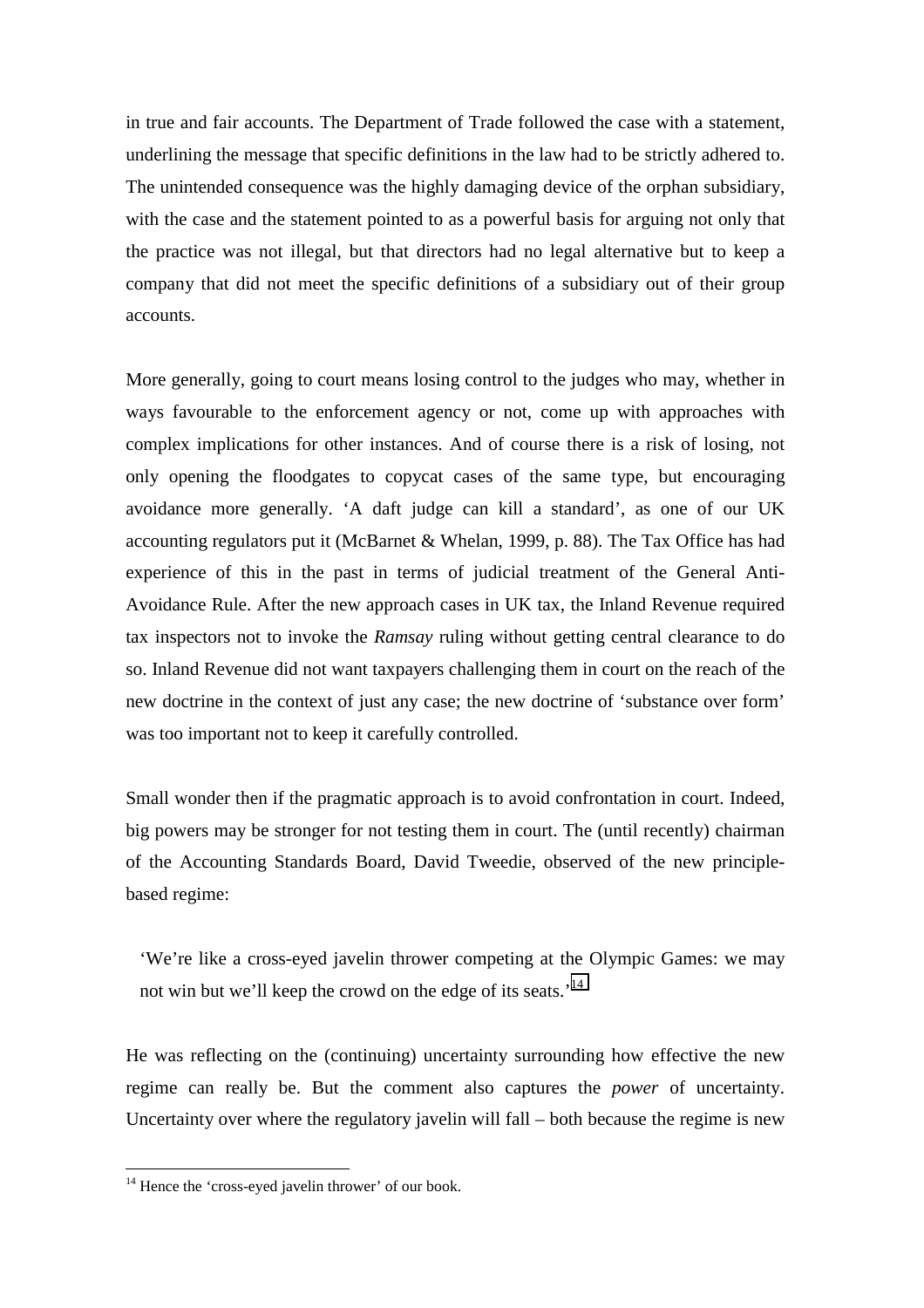and because it is based on principles – may make for greater caution among the regulated in embarking in creative compliance.

From the perspective of the regulators we can use another metaphor, and think of the benefits of the 'Oz factor' – 'Oz' not as in a pommie's Australia, but as in the Wonderful Wizard. The power of the Wizard of Oz lay in projecting big powers without exposing the mere mortal behind the image. For enforcement agencies, the image of big powers, never used, may be more effective in securing control than actually using them and taking the risk that they may be revealed as less powerful in practice than the image suggests.

This becomes in fact, an argument for the compliance strategy of enforcement, albeit on a very different grounding from that propounded by the Tax Office. But that has its dangers too, since a big power never used can soon lose its deterrent effect, and the failure to invoke big powers, may be taken as tacit admission that there are doubts on their reach.

There are other restraints on the use of big powers: concerns over the possibility of compensation demands if, for example, the agency loses a case and a regulated company attributes to it damage to reputation and loss of share value. Since, as the Tax Office explicitly acknowledges, there is always room for 'disagreements or different views on the law and compliance' (ATO, 2000a, p. 6), this is always a possibility – the more so where the practical application of broad untested principles is concerned.

There can also be a real concern that the powers are just too big. The then chairman of the Financial Reporting Review Panel, which actually enforces the new regime in accounting, described the powers available to the panel as 'draconian'. If the big powers were little used for cutting through creative compliance, it reflected a concern on the part of the enforcement body itself, that, for example, the 'true and fair' principle is too 'blunt' an instrument, and indeed that it should not be used to counter something 'which Parliament, rightly or wrongly, wrote in' (McBarnet & Whelan, 1999, p. 226). An agency dealing with such powers may see itself as structurally vulnerable to judicial review, or these days in the UK, litigation under the Human Rights Act.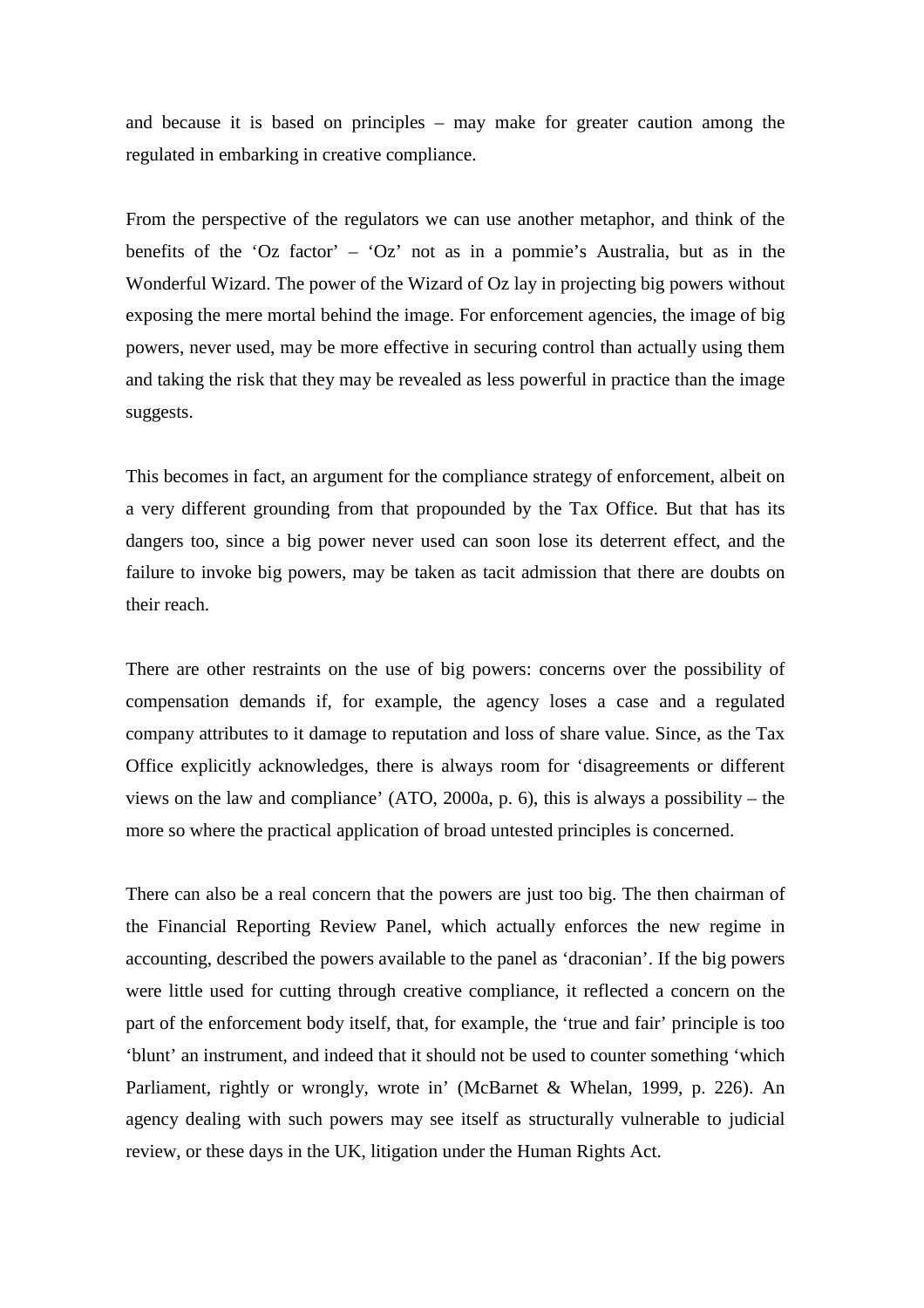A regime based on big powers is always vulnerable to lobbying on the basis of a rule of law critique. Big power regulation – based on principles, on a capacity to override literal compliance with specific rules by invoking broader purposes, or on a general anti-avoidance rule – can readily be presented as too uncertain, as involving retrospectivity, as giving regulators too much power, or as opening the way to arbitrary decision-making. All of these points were made in the wake of the UK's new approach to tax avoidance, notably in a booklet published by a joint committee of solicitors and accounting professional bodies, the Special Committee of Tax Law Consultancy Bodies 1998.

The Ralph Committee's concern about uncertainty in the reach of the Australian General Anti-Avoidance Rule, has already been noted. The committee's general terms of reference included assessment of how far current arrangements 'meet the aims of', among other things, 'certainty of taxation treatment' and 'clarity of law' (Ralph Report, 1999, overview p. vi). The Tax Office has also experienced direct criticism of its recent attack on artificial investment schemes (for examples see McBarnet & Whelan, 1999; Griffiths, 1995) on the basis of retrospectivity.<sup>15</sup> The Accounting Standards Board's FRS5 took nine years and four drafts because of vociferous criticisms that the principled approach was too vague, too uncertain, and too impractical.<sup>16</sup> The big power response to creative compliance can only too readily be presented as 'creative control' (McBarnet & Whelan, 1999, p. 272).

Small wonder that enforcement bodies are inclined to be circumspect with big powers. It is precisely because they are regulating or 'taxing democracy' with all its inherent tensions between due process and effective control.

<sup>&</sup>lt;sup>15</sup> Interviews at the Tax Office.

<sup>&</sup>lt;sup>16</sup> See McBarnet & Whelan (1991) for a deeper analysis of 'the discourse of resistance' in relation to both tax and accounting regulation changes.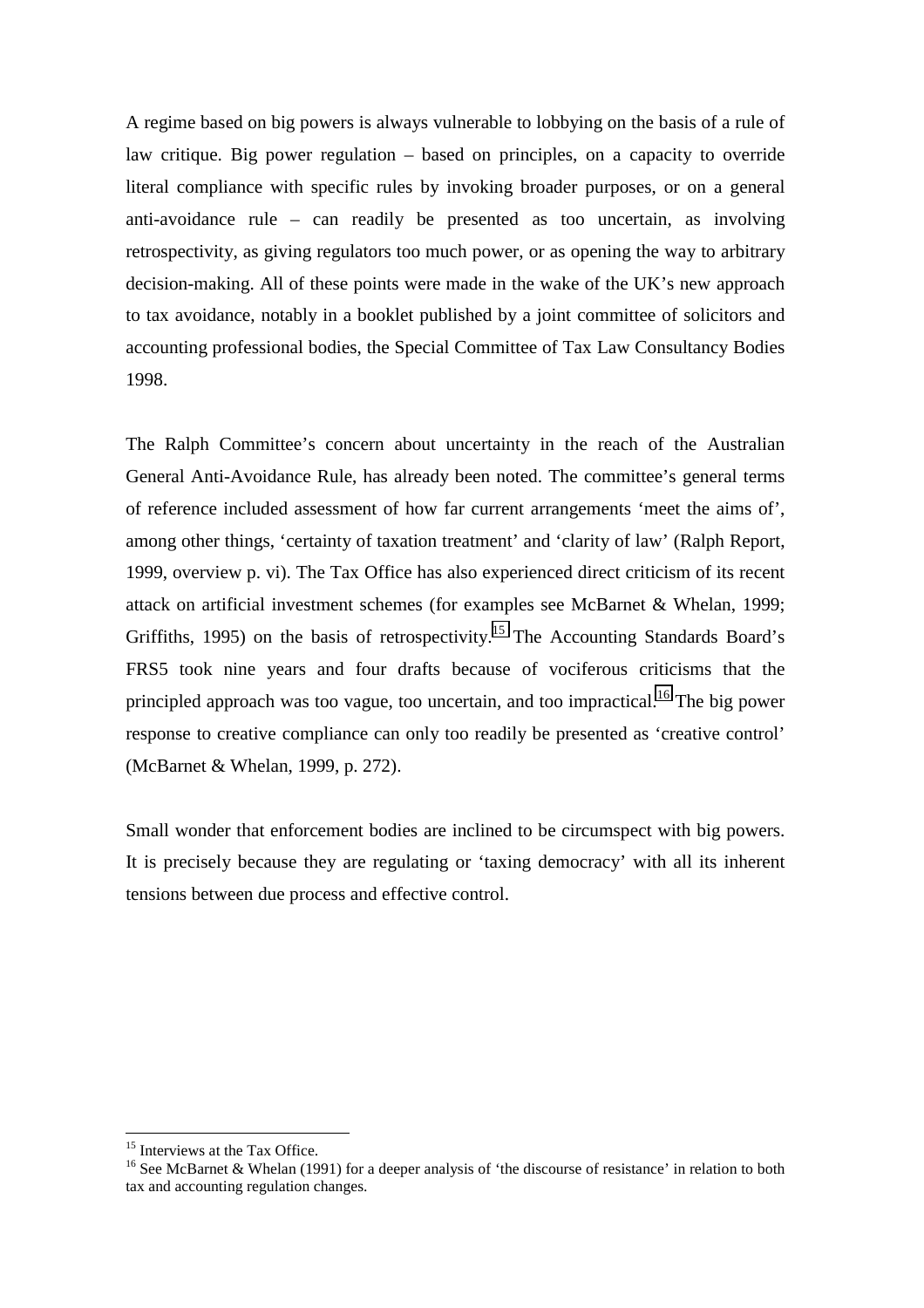#### *Attitude*

Finally, big powers, far from destroying creative compliance, may still fall prey to it. Even big powers can be treated as 'material to work on'. We have already seen how the judicial reasoning in the UK's new approach tax cases was mined for 'rules' which could be used to argue new tax avoidance schemes lay beyond the reach of the new approach.

Regulations, even regulations geared to principles or anti-avoidance doctrines, have to be expressed in words, and even the words expressing the big powers to curb creative compliance can be subjected to the creative and advantageous interpretation on which creative compliance is based.

Consider the orphan subsidiary. We saw earlier how it was based on careful scrutiny of and adaptation to very specific definitions in company law. We also saw how the law was changed. Definitions of a subsidiary under new legislation included the 'catchall' requirement to include an 'entity' in group accounts if the parent company had 'a participating interest' in it (a far cry from 'more than half the equity capital') and 'actually exercised control' over it (much wider than 'controlled the composition of the board of directors'). Legislators set out definitions of a broader, more abstract nature, and refused to define them further, precisely (and they were quite explicit about this) in order to stop feeding creative compliance.

Yet creative compliance continued. Even big powers have exemptions and exceptions – 'ex-file' clauses – which were sought out and used. But more significantly still, the words in the catchall definition were themselves scrutinised and responded to with the 'deadlocked joint venture'. This involved two companies forming a 50-50 joint venture in which, it was claimed, neither 'actually exercised control', so that it remained off the accounts of both.

The power to override compliance with specific rules in order to require compliance with the overarching principle of producing true and fair accounts has itself been scrutinised and resisted on the basis that it is complied with if companies give the 'true and fair' version of their accounts in the *notes* but leave the *numbers*, in the same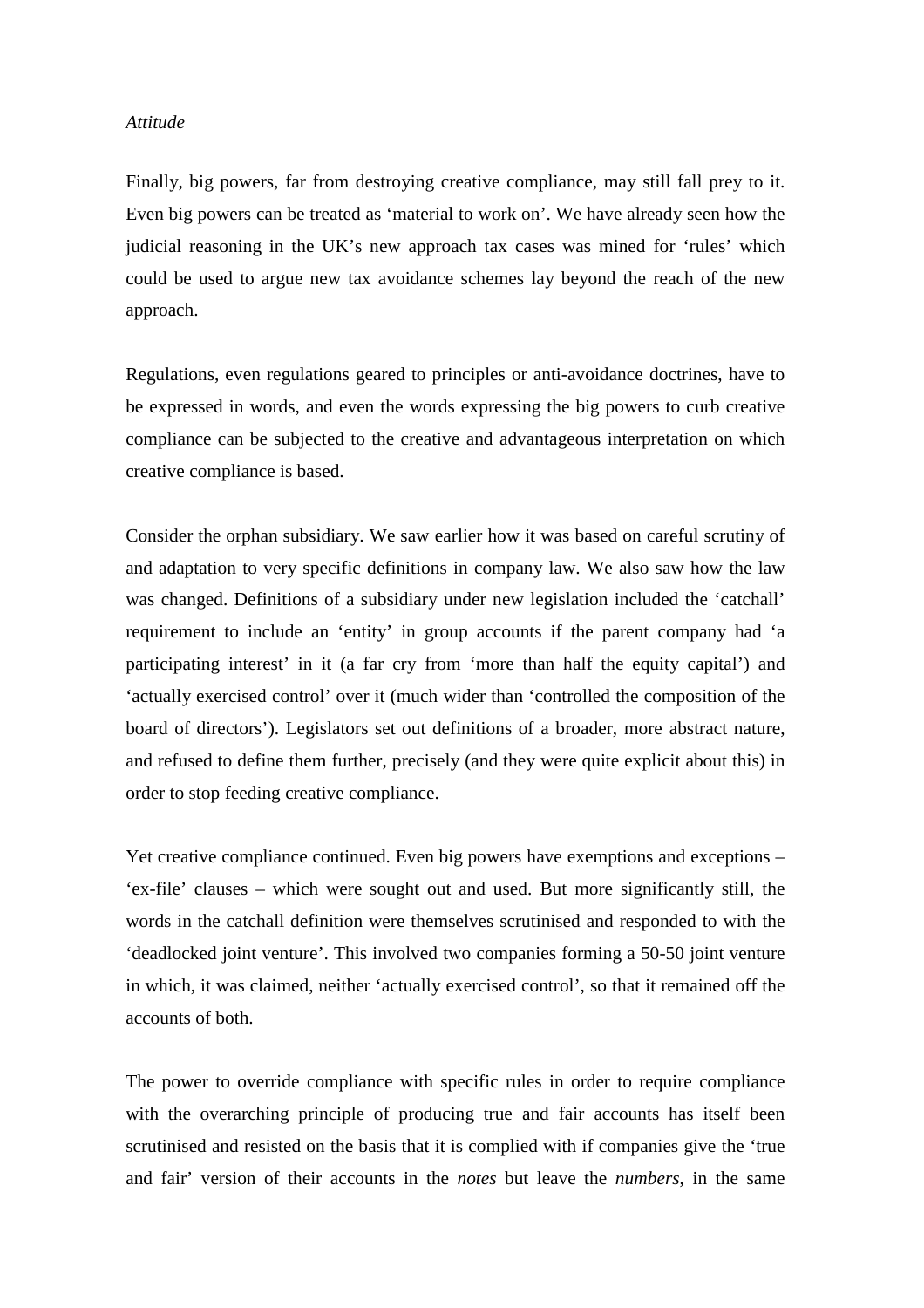accounts, based on literal compliance with specific rules – *even though* it is accepted that compliance at this level does not give a true and fair view.<sup>17</sup> The numbers of course, are more important than the notes, not only because the significance of the notes may be lost on the less expert reader, but because the numbers are what are used in calculating market ratios such as leverage or gearing. These ratios, in turn, are what are used by analysts in assessing share value, by banks in lending covenants to stop excessive additional borrowing by management, or which, when they reach a certain level, oblige management to consult shareholders. The numbers are, in other words, the basis of legal controls on a number of fronts.

In short, even big powers designed to counter creative compliance may themselves be vulnerable to it if they meet with the same attitude to the law – an attitude that treats the law as merely a material to work on. It is not only how big powers are applied that determines their impact, but how they are received.

## **A change of attitude**

 $\overline{a}$ 

Creative compliance, I suggested earlier, is the product of two factors: the nature of the law and the attitude taken to it. The application of the law *is* problematic, given to grey areas and alternative interpretations. But the problem posed by creative compliance depends on those on the receiving end of the law actively working on and taking advantage of those intrinsic problems. The enhanced uncertainty associated with principles and general anti-avoidance rules is a genuine concern. Yet the resort to such measures is itself a response to active abuse of more specific rules. The drift of principles to rules I have designated a 'problem', but it would not be a problem if those rules were not likely to be actively seized on and used to escape legal control, and if there were not a culture which treated the law as fair game for such activity.

What this suggests is that changes in the law, however sweeping, are unlikely, alone, to eliminate creative compliance and the problems it poses for law and enforcement. The second factor, the attitude to the law, needs to change too.

 $17$  There was a controversial debate over this in the 1980s between accountants David Tweedie and James Kellas on the one hand, and Ralph Aldwinckle of the Law Society, on the other. Even after a change of statutory wording, the debate continues. See McBarnet and Whelan (1999, chapter 15) for a detailed analysis.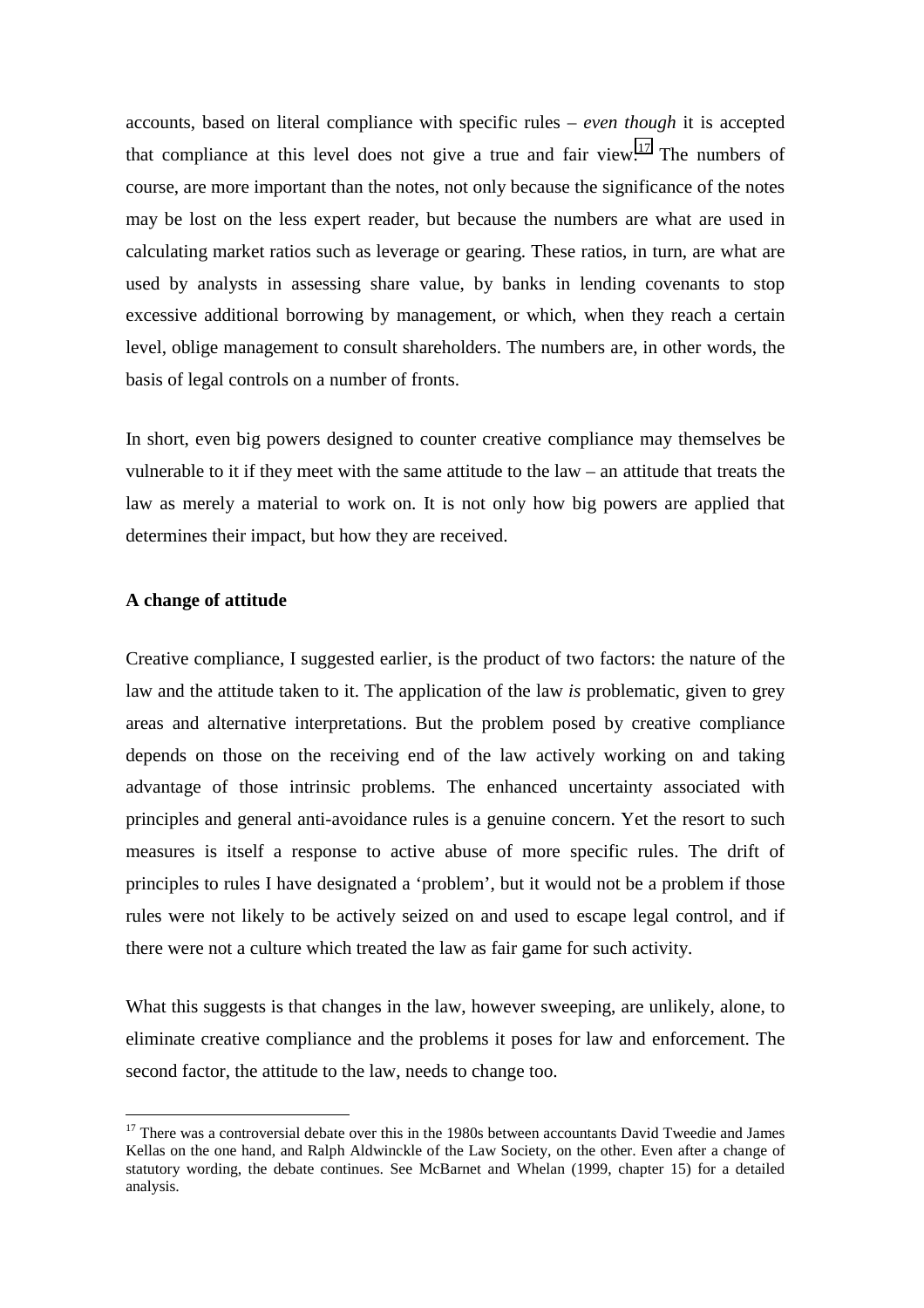The Tax Office, and the ATO compliance model of law enforcement itself, recognise the need to foster a cooperative taxpaying culture, and indeed recognise that it is not just the law that has to change, but attitude:

'Changing attitudes to our tax system is the remaining element that can give a major impetus to achieving a genuine new tax system in its fullest sense' (ATO, 1999, p.xiii).

The Tax Office is currently working to counter non-compliance by fostering an image of tax as a positive contribution, not as a negative imposition. It seeks to relate tax payment to the provision of public services:

'Our tax system is important to our community. It is about education, health treatment, support for those in need and roads and other community assets' (ATO, 2000b, p. 8; ATO, 2000c).

The Tax Office, in effect, is appealing for tax compliance as a mark of responsible citizenship. The UK's Inland Revenue has announced a similar approach. It will be promoting the payment of tax as a 'badge of good citizenship', 'explicitly linked to public goods.'<sup>18</sup>

But this paper, and the larger bodies of work on which it draws, indicates that tackling the attitude to non-compliance, appealing for compliance, is not enough. Whether compliance is enough depends on *how* people are complying. Compliance can itself be a creative construct, and a mark of resistance to tax policy, not cooperation with it. In aiming to construct a culture of compliance, then, the aim must be not just a culture of compliance as opposed to *non*-compliance, but a culture of compliance with the *spirit* of the law, rather than creative compliance with its letter.

<sup>18</sup> *Financial Times* weekend 20–21 January, 2001, quoting Nick Montagu, chairman of the Inland Revenue, who also argued that a similar approach had 'worked in the Netherlands'.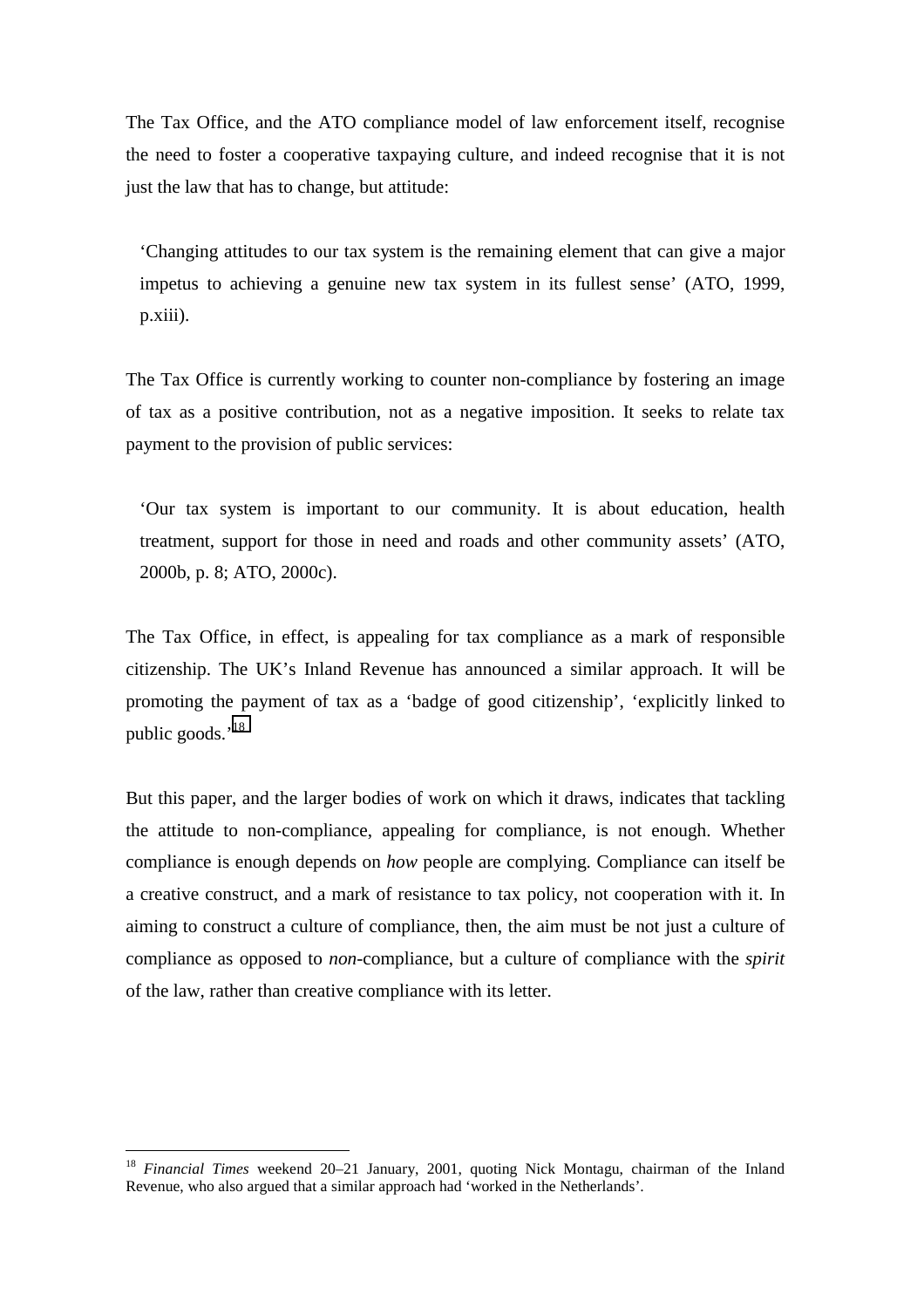Creative compliance is not just a tax problem but a law problem. The Tax Office is working to change the general attitude towards *tax.* But if a change of attitude is required, it is not just in the attitude to tax, but in the attitude taken to the law, policy and compliance. This is true not just for taxpayers, but for their professional advisers – the lawyers and accountants whose creative work lies at the heart of creative compliance. What needs to be fostered is a change of attitude to the law, in which it is seen not as a game of words, a material to be worked on to one's own or one's client's advantage, but as an instrument of legitimate policy to be *respected,* with the policy, not just the words, looked to as the measure of compliance. That, I know, is itself problematic in many ways. But without some shift in that direction, the concern must be that compliance will remain not a solution but a problem for tax policy and tax enforcement, and, indeed, for legal policy and legal control in general.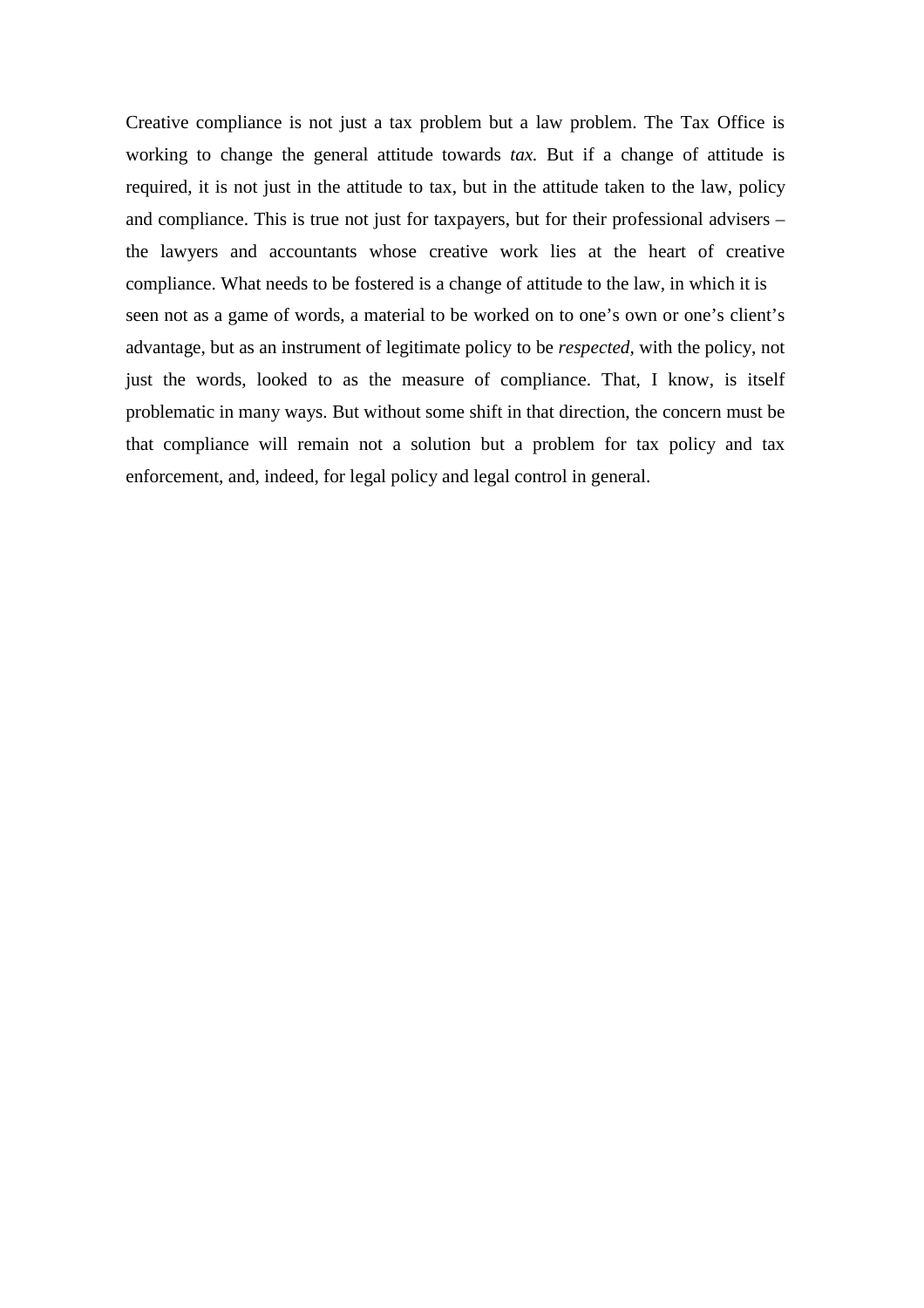#### **REFERENCES**

Accounting Standards Board (1994). *FRS5: Reporting the substance of transactions*.

Ashton, R.K. (1986). The Argyll Foods case: A legal analysis. *Accounting and Business Research,* 3.

ATO (1998). *Improving tax compliance in the cash economy*.

ATO (1999). *Commissioner of Taxation annual report 1998–99*.

ATO (2000a). *Cooperative Compliance: Working with large business in the new tax system*.

ATO (2000b). *Commissioner of Taxation Annual Report 1999–00*.

ATO (2000c). *Strategic statement 2000–03*.

Auditor-General (1999). *Audit Report no 23 1999–00*: *The management of tax debt collection*.

Ayres, I. & J Braithwaite, J. (1992). *Responsive regulation*. Oxford University Press.

Braithwaite, V., Braithwaite, J., Gibson, D. & Makkai, T. (1994). Regulatory styles, motivational postures, and nursing home compliance', *Law and Policy,* 16(4).

Clayton Utz (1997). When the commissioner comes knocking. *Tax Litigation Issues*, issue number 2, December.

Clayton Utz (1999). Challenging private rulings. *Tax Litigation Issues*, issue number 3, February.

Financial Reporting Council (1992). *Annual Report*. FRC.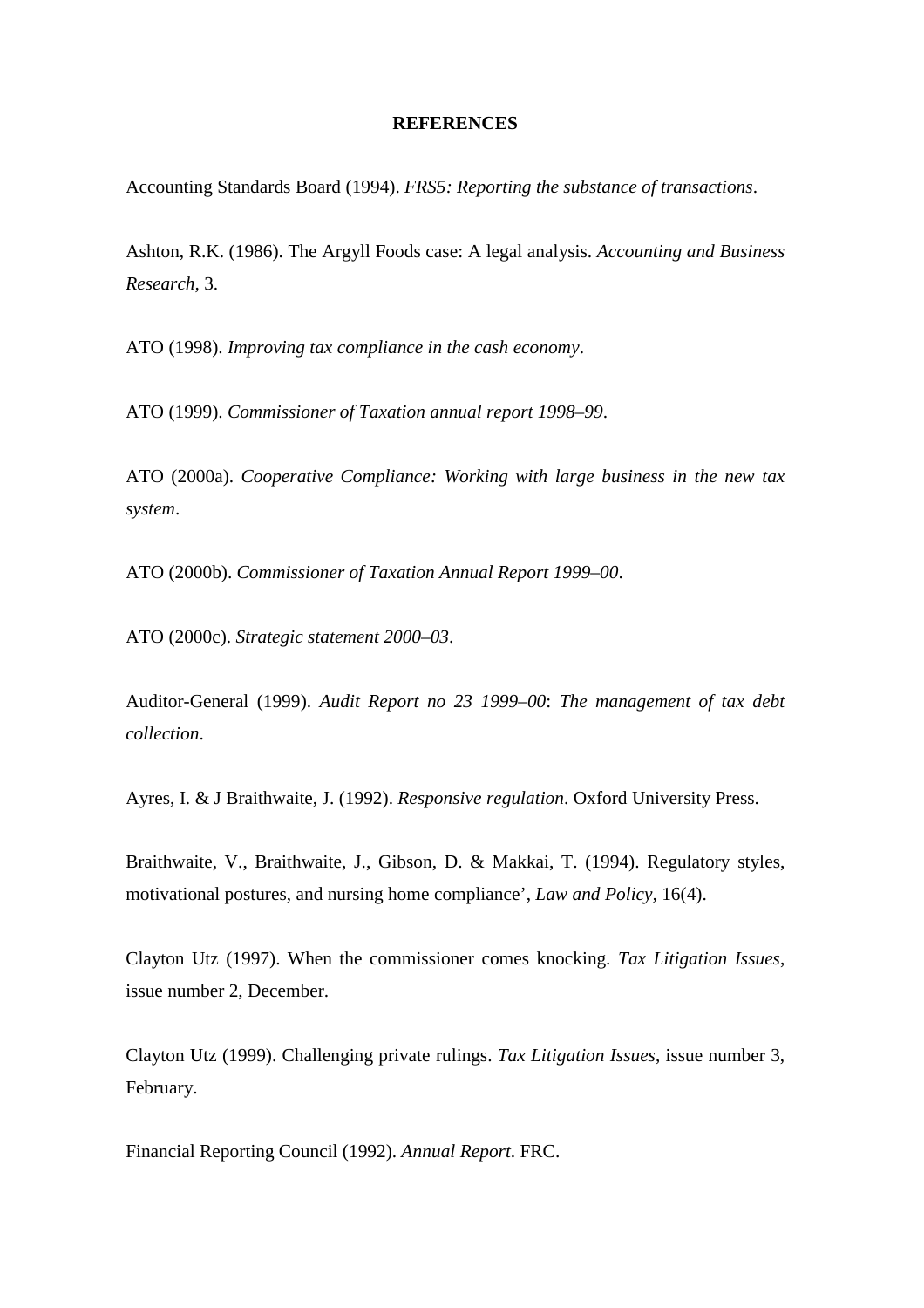Griffiths, I. (1986). *Creative accounting*. Sidgwick & Jackson.

Griffiths, I. (1995). *New creative accounting*. Macmillan.

Hawkins, K. (1984). *Environment and enforcement*. Clarendon Press.

McBarnet, D. (1984). Law and capital: The role of legal form and legal actors. *International Journal of the Sociology of Law,* 12 (3).

McBarnet, D. (1991). Whiter than white collar crime: Tax, fraud insurance and the management of stigma. *British Journal of Sociology,* 42 (3).

McBarnet, D. (1992). It's not what you do but the way that you do it. In D. Downes (ed.) *Unravelling criminal justice*. Macmillan.

McBarnet, D. & Whelan, C. (1991). The elusive spirit of the law: Formalism and the struggle for legal control. *Modern Law Review,* 54(6).

McBarnet, D. & Whelan, C. (1999). *Creative accounting and the cross-eyed javelin thrower*. John Wiley.

Ralph Report (1999). *Review of Business Taxation. Overview*. July.

Special Committee of Tax Law Consultancy Bodies (1998). *Tax law after Furniss v Dawson*. Law Society.

Touche Ross (1989). *Accounting for Europe*. Touche Ross.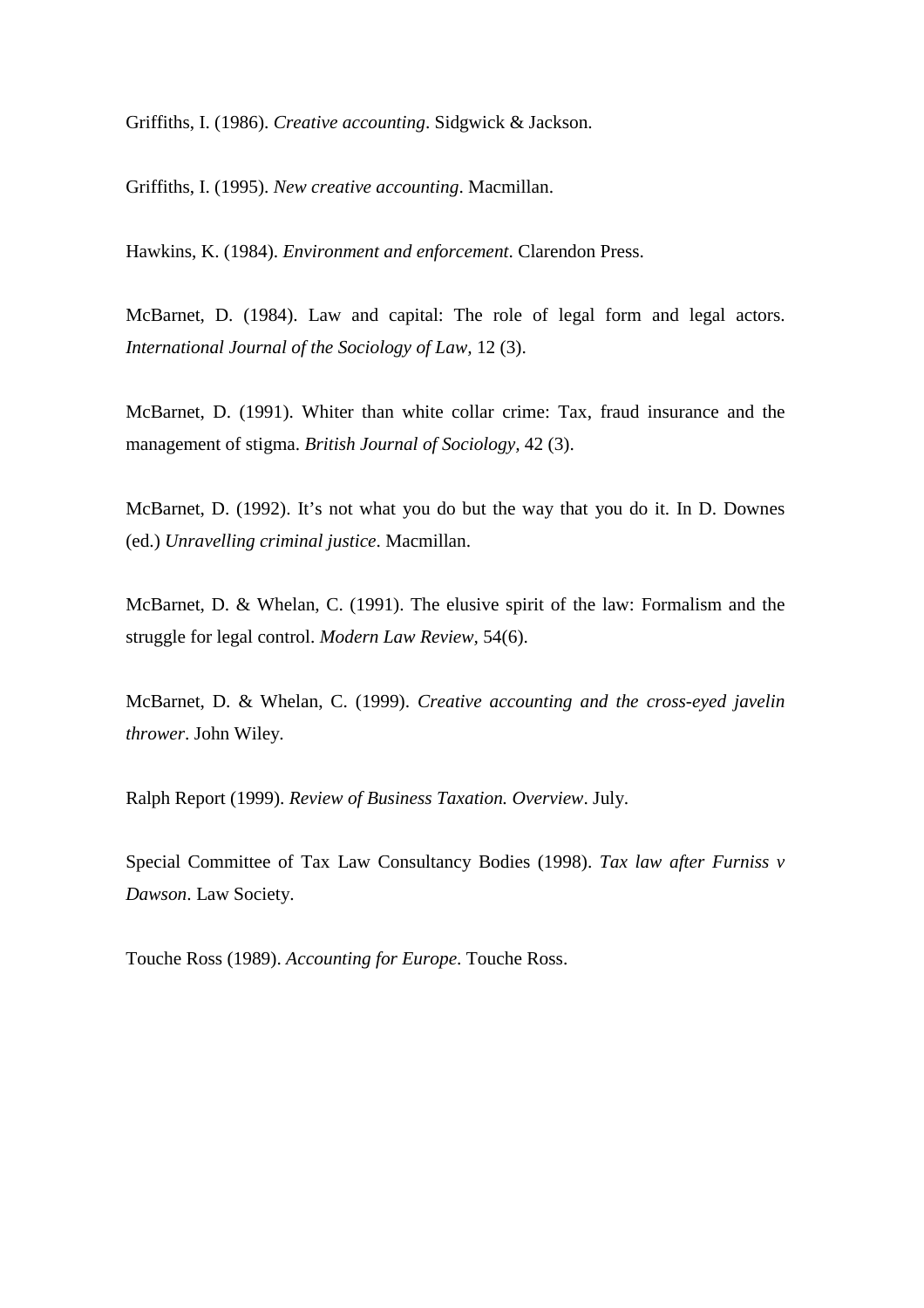#### **THE CENTRE FOR TAX SYSTEM INTEGRITY WORKING PAPERS**

- No. 1. Braithwaite, V. & Reinhart, M. *The Taxpayers' Charter: Does the Australian Taxation Office comply and who benefits?* December 2000.
- No. 2. Braithwaite, V. *The Community Hopes, Fears and Actions Survey: Goals and Measures.* March 2001.
- No. 3. Braithwaite, V., Reinhart, M., Mearns, M. & Graham, R. *Preliminary findings from the Community Hopes, Fears and Actions Survey*. April 2001.
- No. 4. Mearns, M., & Braithwaite, V. *The Community Hopes, Fears and Actions Survey: Survey method, sample representativeness and data quality*. April 2001.
- No. 5. Sakurai, Y., & Braithwaite, V. *Taxpayers' perceptions of the ideal tax adviser: Playing safe or saving dollars?* May 2001.
- No. 6. Wenzel, M. *The impact of outcome orientation and justice concerns on tax compliance: The role of taxpayers' identity.* June 2001.
- No. 7. Wenzel, M. *Misperceptions of social norms about tax compliance (1): A prestudy.* June 2001.
- No. 8. Wenzel, M. *Misperceptions of social norms about tax compliance (2): A field-experiment.* June 2001.
- No. 9. Taylor, N. *Taxpayers who complain about paying tax: What differentiates those who complain from those who don't?* June 2001.
- No. 10. Wenzel, M. *Principles of procedural fairness in reminder letters and awareness of entitlements: A prestudy*. June 2001.
- No. 11. Taylor, N. & Wenzel, M. *The effects of different letter styles on reported rental income and rental deductions: An experimental approach.* July 2001.
- No. 12. Williams, R. *Prosecuting non-lodgers: To persuade or punish?* July 2001.
- No. 13. Braithwaite, V. *Tensions between the citizen taxpaying role and compliance practices.* forthcoming
- No. 14. Taylor, N. *Understanding taxpayer attitudes through understanding taxpayer identities.* July 2001.